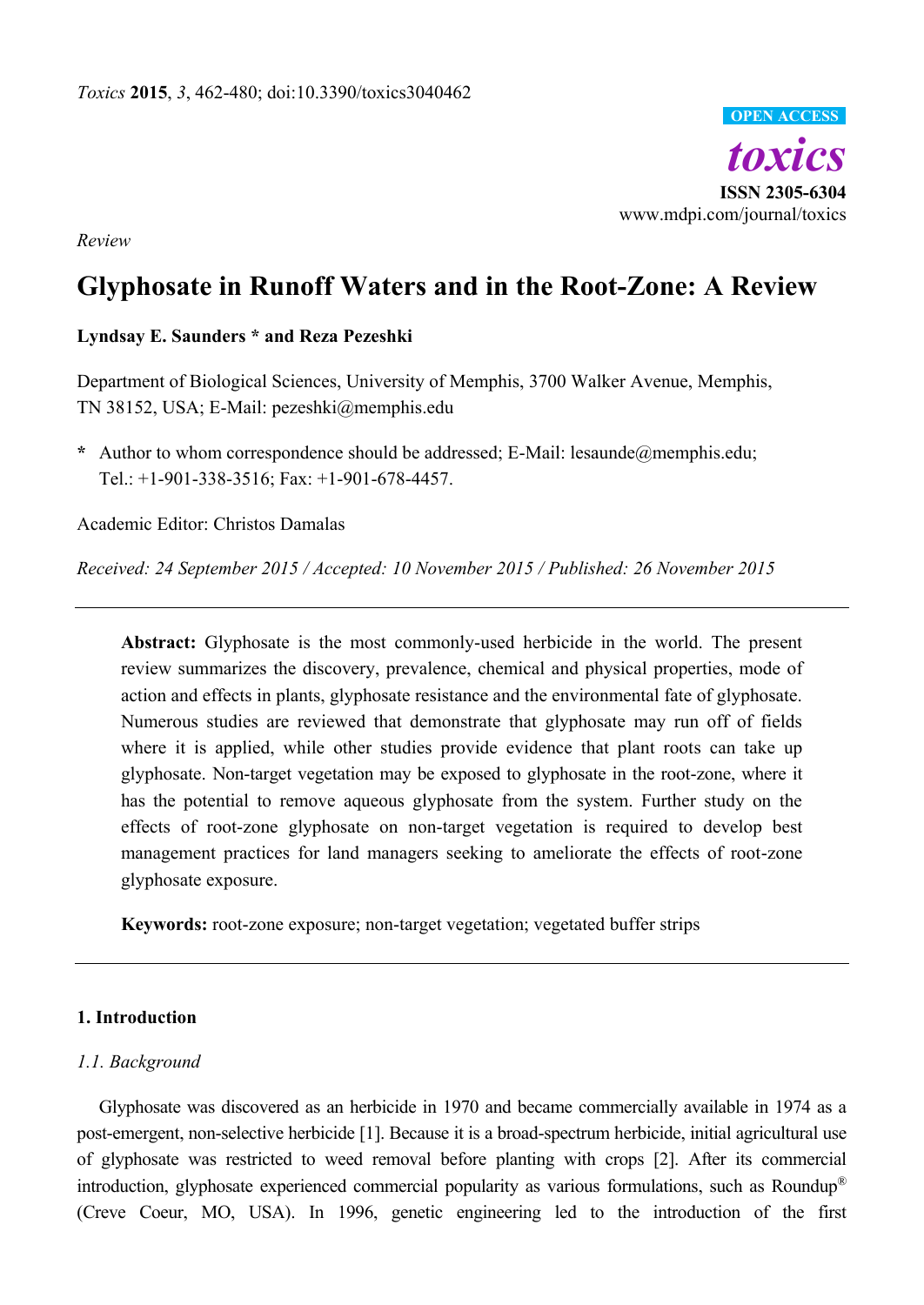genetically-modified herbicide-resistant crop, Roundup Ready soybeans (*Glycine max*) [3]. The innovation of genetically-modified herbicide-resistance led to expanded use of glyphosate, making it the most applied herbicide globally.

#### *1.2. Prevalence*

Glyphosate is the most widely-used herbicide globally [2], although in recent years, its use has been restricted or outright banned in some countries. It is used most widely in agriculture, for field preparation and maintenance with herbicide-resistant crops. Non-agricultural uses include ornamental gardening and residential weed management, maintaining rights of way, forestry practices and ecological restoration [4].

Examining agricultural use statistics gives a sense of the extent of the use of glyphosate. The National Agricultural Statistics Service surveys in the United States selected states for different agricultural sectors to determine the amounts of agricultural chemicals used across the country, including glyphosate [5–8]. Table 1 summarizes the agricultural sectors in which glyphosate was used, the applied rates for the surveyed years and the percentage of planted acres receiving glyphosate. For soybeans, cotton, corn and nursery and floriculture crops, glyphosate was the most commonly-used herbicide [5,7,8]. For barley and sorghum, glyphosate was the second most commonly-used herbicide [6]. This is to be expected, because soybeans, cotton and corn all have genetically-modified herbicide-resistant varieties.

| <b>Agricultural Sector</b>     | <b>Amount Applied in</b><br><b>Surveyed Year (kg)</b> | % of Planted<br><b>Hectares</b> | Year<br><b>Surveyed</b> |  |
|--------------------------------|-------------------------------------------------------|---------------------------------|-------------------------|--|
| Soybeans                       | 45,530,000                                            | 89                              | 2012                    |  |
| Corn                           | 2,610,000                                             | 66                              | 2010                    |  |
| <b>Upland Cotton</b>           | 4,811,000                                             | 68                              | 2010                    |  |
| Sorghum                        | 1,354,000                                             | 47                              | 2011                    |  |
| Barley                         | 428,000                                               | 35                              | 2011                    |  |
| Nursery and Floriculture Crops | 89,000                                                | N/A                             | 2009                    |  |
|                                | $N/A$ = not available                                 |                                 |                         |  |

**Table 1.** Summary of glyphosate application in the United States for a given agricultural sector for a given year, as well as the percentage of hectares planted that received glyphosate [5–8].

#### *1.3. Chemical and Physical Properties*

Glyphosate is a phosphanoglycine compound [9]. The most commonly-applied form of glyphosate is in the form of its isopropylamine salt (IPA salt). Several chemical and physical characteristics for glyphosate are listed in Table 2. Commercial preparations of glyphosate contain three elements: IPA salt of glyphosate, a surfactant and water. The most commonly-used surfactant is polyethoxylated tallow amine (POEA), which promotes the penetration of glyphosate across the cuticle of target plants [4].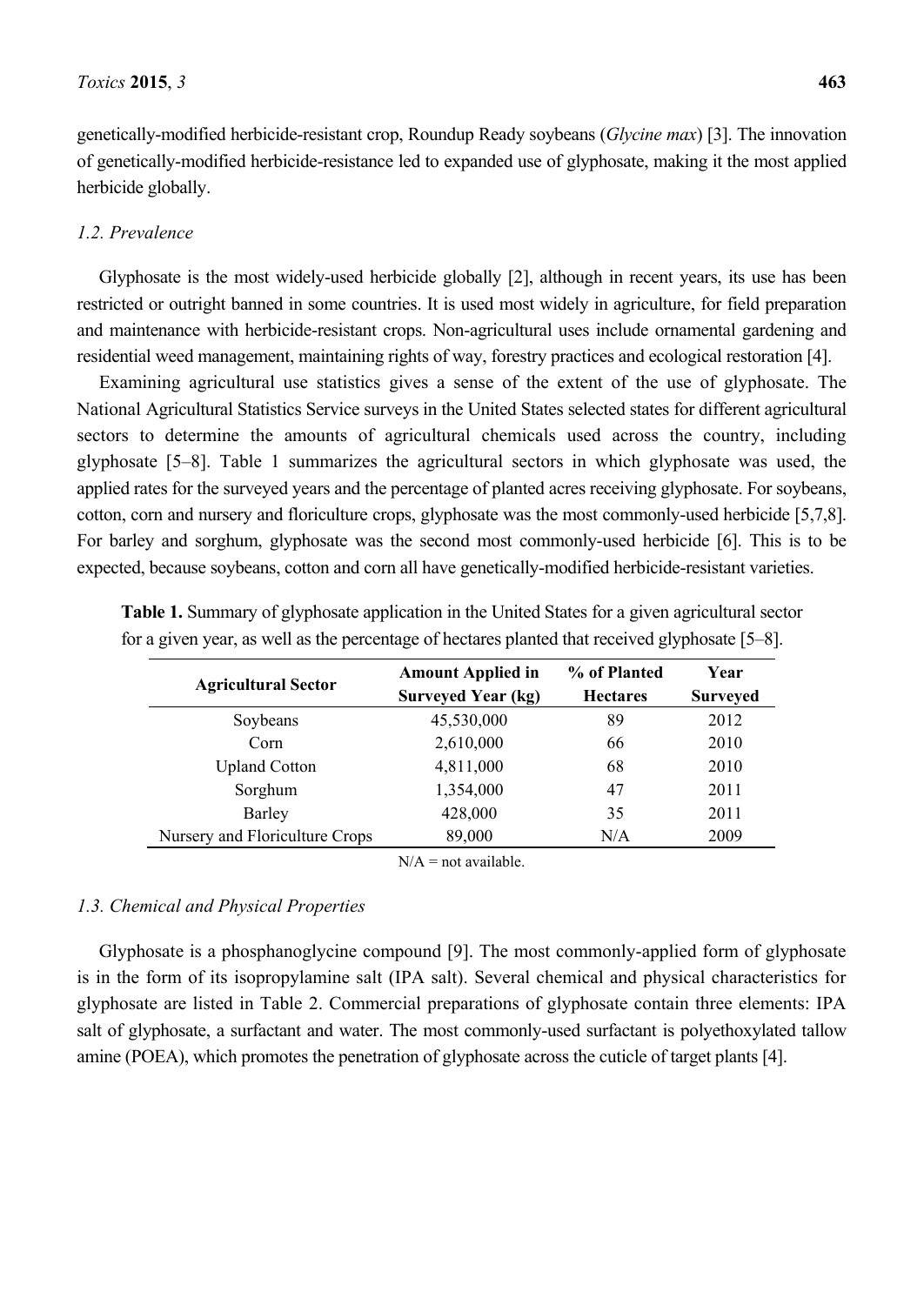| <b>Common Name</b>                                             | <b>Glyphosate</b>                            |
|----------------------------------------------------------------|----------------------------------------------|
| Synonyms                                                       | $N$ -(Phosphonomethyl)glycine (acid)         |
|                                                                | Glyphosate isopropylamine salt (IPA salt)    |
| Chemical formula                                               | $C_3H_8NO_5P$ (acid)                         |
|                                                                | $C_3H_9N^{\dagger}C_3H_8NO_5P$ (IPA salt)    |
| Chemical Abstracts Service (CAS) No.                           | $1071 - 83 - 6$ (acid)                       |
|                                                                | 38641-94-0 (IPA salt)                        |
| Molecular weight $(g \mod^{-1})$                               | $169.09$ (acid)                              |
|                                                                | 227.2 (IPA salt)                             |
| Physical description                                           | White crystalline powder                     |
| Melting point                                                  | 200-230 °C                                   |
| Boiling point                                                  | No data available                            |
| Water solubility                                               | 10,000–15,700 mg·L <sup>-1</sup> at 25 °C    |
| Vapor pressure                                                 | $2.59 \times 10^{-5}$ Pa at 25 °C            |
| Octanol/water partition coefficient: $log K_{ow}$              | $-4.59$ to $-1.70$                           |
| Sorption partition coefficient: $K_d$                          | 3–1188; geometric mean ( $n = 28$ ), 64      |
| Sorption partition coefficient: $K_{oc}$ (L·kg <sup>-1</sup> ) | 9–60,000; geometric mean ( $n = 28$ ), 2.072 |
| Acid dissociation constants                                    |                                              |
| $pK_{a1}$ (first phosphonic)                                   | 0.8                                          |
| $pK_{a2}$ (carboxylate)                                        | 2.3                                          |
| $pK_{a3}$ (second phosphonic)                                  | 6.0                                          |
| $pK_{a4}$ (amine)                                              | 11.0                                         |

**Table 2.** Summary of the physical and chemical properties of glyphosate. Modified after Giesy *et al.* [4].

#### *1.4. Plant Uptake*, *Transport and Metabolism*

Glyphosate is applied directly to plant foliage through spraying [4] and enters the plant via diffusion [2]. The surfactant added to commercial preparations of glyphosate allows glyphosate to penetrate the plant cuticle by reducing the surface tension between the surface of the leaf and the sprayed droplet [4]. Once inside the plant, glyphosate enters the phloem and is transported to metabolic sinks via the symplastic pathway, which accounts for glyphosate's property of being a systemic herbicide [1].

The physiochemical dynamics of symplastic glyphosate transport is explained by the intermediate permeability theory. This theory states that polar molecules, such as glyphosate, permeate membranes slowly and can enter phloem sieve tubes and be retained to allow for long-distance transport [10]. Glyphosate may also be transported within the plant xylem in the apoplastic pathway when taken up by roots [1]. For both foliar and root uptake, glyphosate translocation may be basipetal or acropetal, moving toward sink tissues, such as meristems, flowers and fruits [1,11–14]. Plants lack the ability to metabolize glyphosate [1]. Absorption of glyphosate through roots has been shown in several crop species, such as beets, barley, cotton, maize and rapeseed [13,15–19]. This exposure pathway is significant, because roots are the main intercept of glyphosate in field runoff.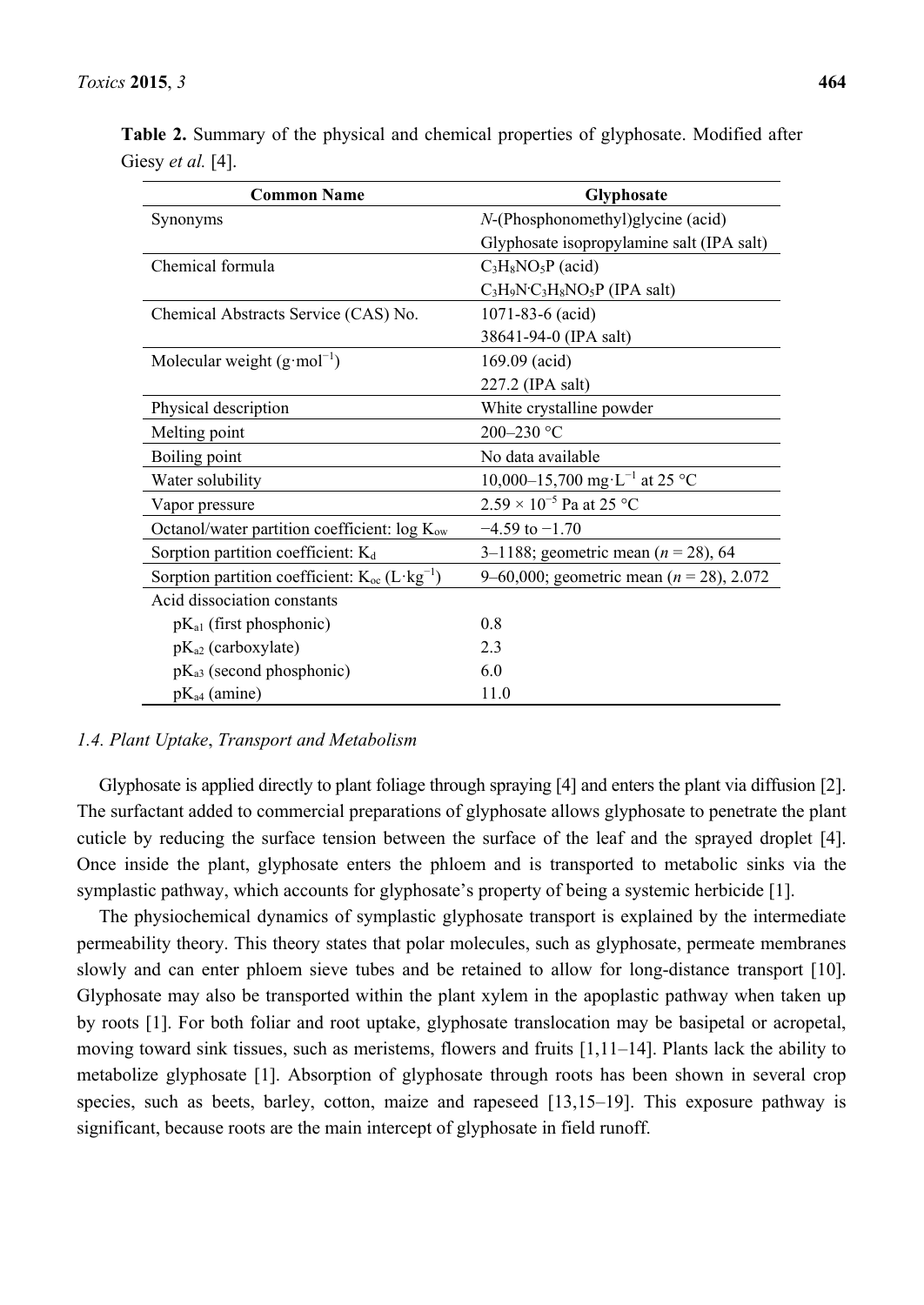#### *1.5. Mode of Action and Effects in Plants*

Herbicides are classified based on their mode of action. Glyphosate is in the class of amino acid inhibitors [20]. Specifically, the synthesis of aromatic amino acids is disrupted due to the inhibition by glyphosate of enolpyruvylshikimic phosphate (EPSP) synthase [4,21]. This enzyme is essential to the shikimic acid pathway production of chorismate, an intermediate precursor molecule for the aromatic amino acids phenylalanine, tyrosine and tryptophan [4] and for a variety of secondary metabolites. The shikimic acid pathway and many of its metabolites are summarized in Figure 1.





Production of aromatic amino acids through the shikimic acid pathway is exclusive to plants, fungi and some microorganisms. This pathway is not present in higher animals, for whom amino acids must be consumed in the diet [23]. The lack of a shikimic acid pathway and, therefore, a lack of a target site may account for the apparent low toxicity of glyphosate in higher animals [4], although adverse effects of exposure have been documented [24].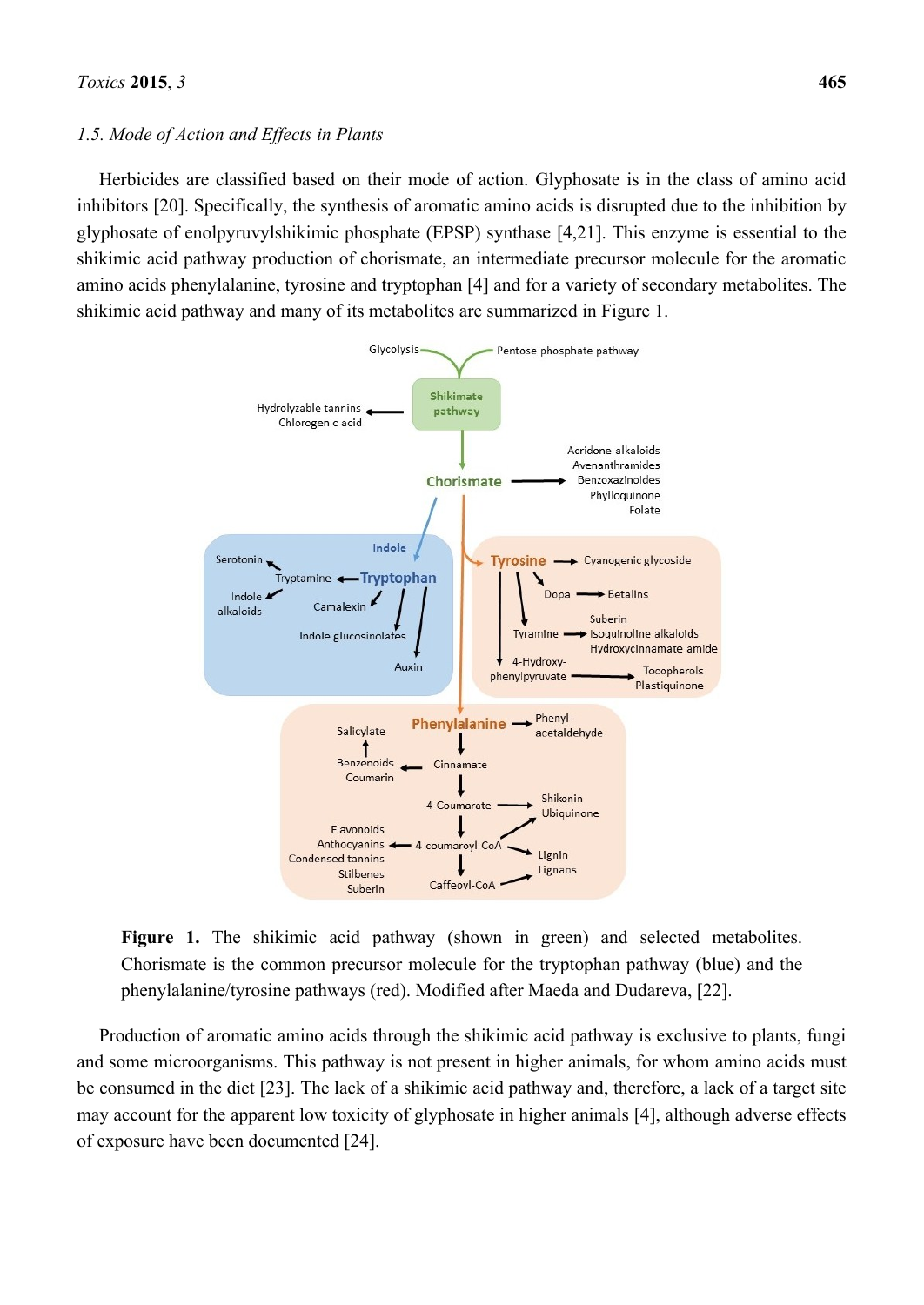assimilated carbon passes through this pathway [23]. Up to 35% of plant dry mass originates through this metabolic pathway [26].

The effects of glyphosate exposure develop several days after exposure [12,27–29]. Visually, symptoms of glyphosate exposure include foliar chlorosis followed by necrosis, leaf wrinkling and malformation and meristematic necrosis [25]. Physiologically, glyphosate exposure also results in reductions in photosynthesis and chlorophyll fluorescence [29–34] and in chlorophyll content [34–37]. Generally, these physiological effects decrease plant biomass production. However, glyphosate at low concentrations may induce hormesis, a stimulatory effect of some toxins at low levels [13,38–42].

#### *1.6. Resistance to Glyphosate*

Glyphosate resistance comes in two varieties: intentional and unintentional. Glyphosate resistance conferred through genetic engineering is intentional. Glyphosate resistance as an evolved trait due to high selection pressure from extensive glyphosate use is unintentional.

Glyphosate resistance in crops is conferred by the genetic engineering of an EPSP synthase gene from *Agrobacterium* sp. strain CP4 [43]. This gene produces an enzyme that is insensitive to glyphosate [44]. This technology has led to the introduction of six glyphosate-resistant crops in the following years: soybean (1996), canola (1996), cotton (1997), maize (1998), sugar beet (1999) and alfalfa (2005; removed from all commercial markets in 2007).

In 1996, the year of the introduction of genetically-engineered herbicide-resistant crop and 22 years after the commercial introduction of glyphosate, the first reports of glyphosate-resistant weeds began to surface in Australia. Today, some 225 confirmed cases of 29 glyphosate-resistant weed species exist globally, summarized in Table 3 [45]. Mechanisms of glyphosate resistance in weeds include two primary strategies: (1) a mutation that alters the target site for glyphosate (EPSP synthase) or that results in overexpression of EPSP synthase; or (2) changes in patterns of translocation and sequestration [43].

| Family                | <b>Species</b><br>Locations |                                                 | Year(s) Reported     |  |
|-----------------------|-----------------------------|-------------------------------------------------|----------------------|--|
| Amaranthaceae         |                             | AL, AR, AZ, DE, FL, GA, IN, IL, KS, KY, LA, MD, |                      |  |
|                       | Amaranthus palmeri          | MI, MS, MO, NC, NM, OH, PA, SC, TN, TX, VA,     | 2005-2014            |  |
|                       |                             | <b>United States</b>                            |                      |  |
|                       | Amaranthus quitensis        | Argentina                                       | 2013                 |  |
|                       | Amaranthus spinosus         | MS, United States                               | 2012                 |  |
|                       | Amaranthus tuberculatus     | IL, IN, IA, KS, KY, MN, MS, MO, NE, OH, OK, SD, |                      |  |
|                       |                             | TN, TX, United States                           | 2005-2012            |  |
| Asteraceae/Compositae |                             | AL, AR, IN, KS, KY, MN, MS, MO, NE, NJ, NC,     | $2004; 2006 - 2008;$ |  |
|                       | Ambrosia artemisiifolia     | ND, OH, PA, SD, United States; ON, Canada       | $2012 - 2014$        |  |
|                       |                             | AR, IN, IA, KS, KY, MN, MS, MO, NE, OH, TN, WI, |                      |  |
|                       | Ambrosia trifida            | United States; ON, Canada                       | $2004 - 2011$        |  |
|                       | Bidens pilosa               | Mexico                                          | 2014                 |  |

|  |                                |  |  |  | <b>Table 3.</b> Species, locations and year(s) of the discovery of glyphosate-resistant weed |  |
|--|--------------------------------|--|--|--|----------------------------------------------------------------------------------------------|--|
|  | species across the world [45]. |  |  |  |                                                                                              |  |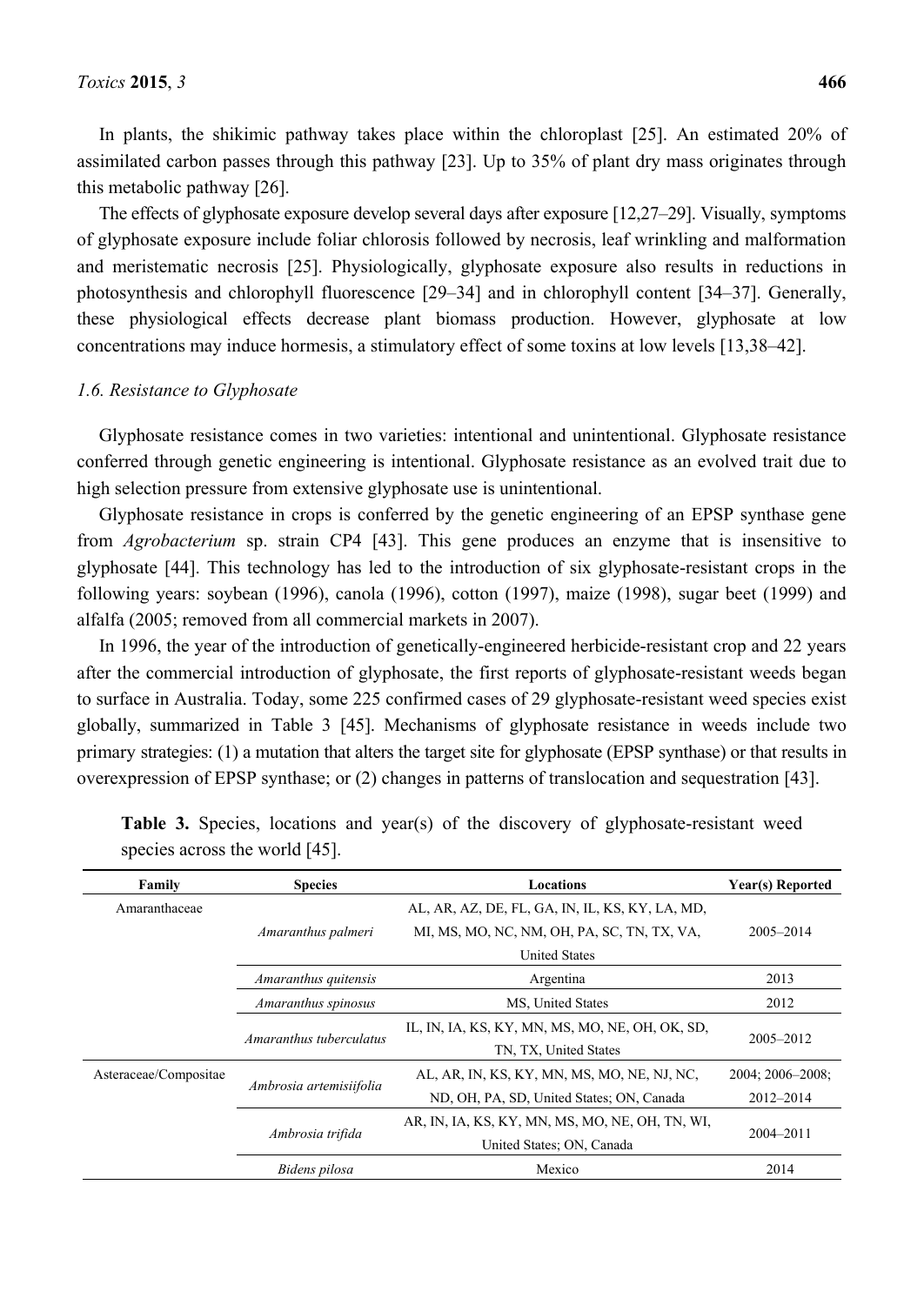| Family                  | <b>Species</b>           | Locations                                                                                            | Year(s) Reported |
|-------------------------|--------------------------|------------------------------------------------------------------------------------------------------|------------------|
| Asteraceae/Compositae   |                          | NSW, QLD, SA, Australia; Brazil; Colombia; Greece;                                                   | 2003-2007;       |
|                         | Conyza bonariensis       | Israel; South Africa; Spain; Portugal; CA, United States                                             | 2009-2011        |
|                         |                          | AR, CA, DE, IN, IL, IA, KS, KY, MD, MI, MS, MO,                                                      | $2000 - 2003$ ;  |
|                         | Conyza canadensis        | NE, NJ, NC, OH, OK, PA, TN, VA, United States;                                                       | 2005-2007;       |
|                         |                          | Brazil; China; Czech Republic; Italy; Poland; Spain                                                  | 2009-2013        |
|                         | Conyza sumatrensis       | Brazil; France; Greece; Spain                                                                        | 2009-2012        |
|                         | Parthenium hysterophorus | Colombia                                                                                             | 2004             |
| Brassicaceae/Cruciferae | Raphanus raphanistrum    | WA, Australia                                                                                        | 2010             |
|                         |                          | AB, SK, Canada; CO, KS, NE, ND, OK, MT, SD,                                                          | 2007; 2009;      |
| Chenopodiaceae          | Kochia scoparia          | <b>United States</b>                                                                                 | 2011-2013        |
| Plantaginaceae          | Plantago lanceolata      | South Africa                                                                                         | 2003             |
| Poaceae/Gramineae       | Chloris elata            | <b>Brazil</b>                                                                                        | 2014             |
|                         | Chloris truncata         | NSW, Australia                                                                                       | 2010             |
|                         | Cynodon hirsutus         | Argentina                                                                                            | 2008             |
|                         | Digitaria insularis      | Brazil; Paraguay                                                                                     | 2005; 2008       |
|                         | Echinochloa colona       | Argentina; NSW, QLD, WA, Australia; CA,<br><b>United States</b>                                      | 2007-2010        |
|                         |                          | Argentina; Bolivia; China; Colombia; Costa Rica;                                                     | 1997; 2006-2007; |
|                         | Eleusine indica          | Malaysia; MS, TN, United States                                                                      | 2010-2012; 2014  |
|                         | Leptochloa virgate       | Mexico                                                                                               | 2010             |
|                         | Lolium perenne           | Argentina; Brazil; Chile; Japan; Italy; New Zealand;<br>Portugal; Spain; AR, CA, LA, MS, NC, OR, TN, | 2001-2012; 2014  |
|                         |                          | <b>United States</b>                                                                                 |                  |
|                         |                          | NSW, VIC, SA, WA, Australia; France; Israel; Italy;                                                  | 1996-1999; 2001; |
|                         | Lolium rigidum           | South Africa; Spain; CA, United States                                                               | 2003; 2005-2008; |
|                         |                          |                                                                                                      | 2010; 2013       |
|                         | Poa annua                | CA, MO, TN, United States                                                                            | 2010-2011; 2013  |
|                         | Sorghum halepense        | Argentina; AR, LA, MS, United States                                                                 | 2005; 2007-2008; |
|                         |                          |                                                                                                      | 2010             |
|                         | Urochloa panicoides      | NSW, Australia                                                                                       | 2008             |
| Rubiaceae               | Hedyotis verticillata    | Malaysia                                                                                             | 2014             |

**Table 3.** *Cont.*

#### **2. Environmental Fate**

#### *2.1. Soil Interactions*

Although glyphosate is typically sprayed onto plant foliage, some amount accumulates in the soil through by-spray or being washed off of plant surfaces during precipitation. Once in the soil, glyphosate tightly sorbs to soil particles [30,46–54] due to its high affinity for clay minerals [30,55,56], for soil organic matter [48,57–60] and especially for soil oxides and hydroxides [51,61–64]. This high affinity for soil particles limits glyphosate's mobility in the environment, a property considered to be beneficial, since it makes glyphosate somewhat "environmentally benign" [4]. Phosphate, present in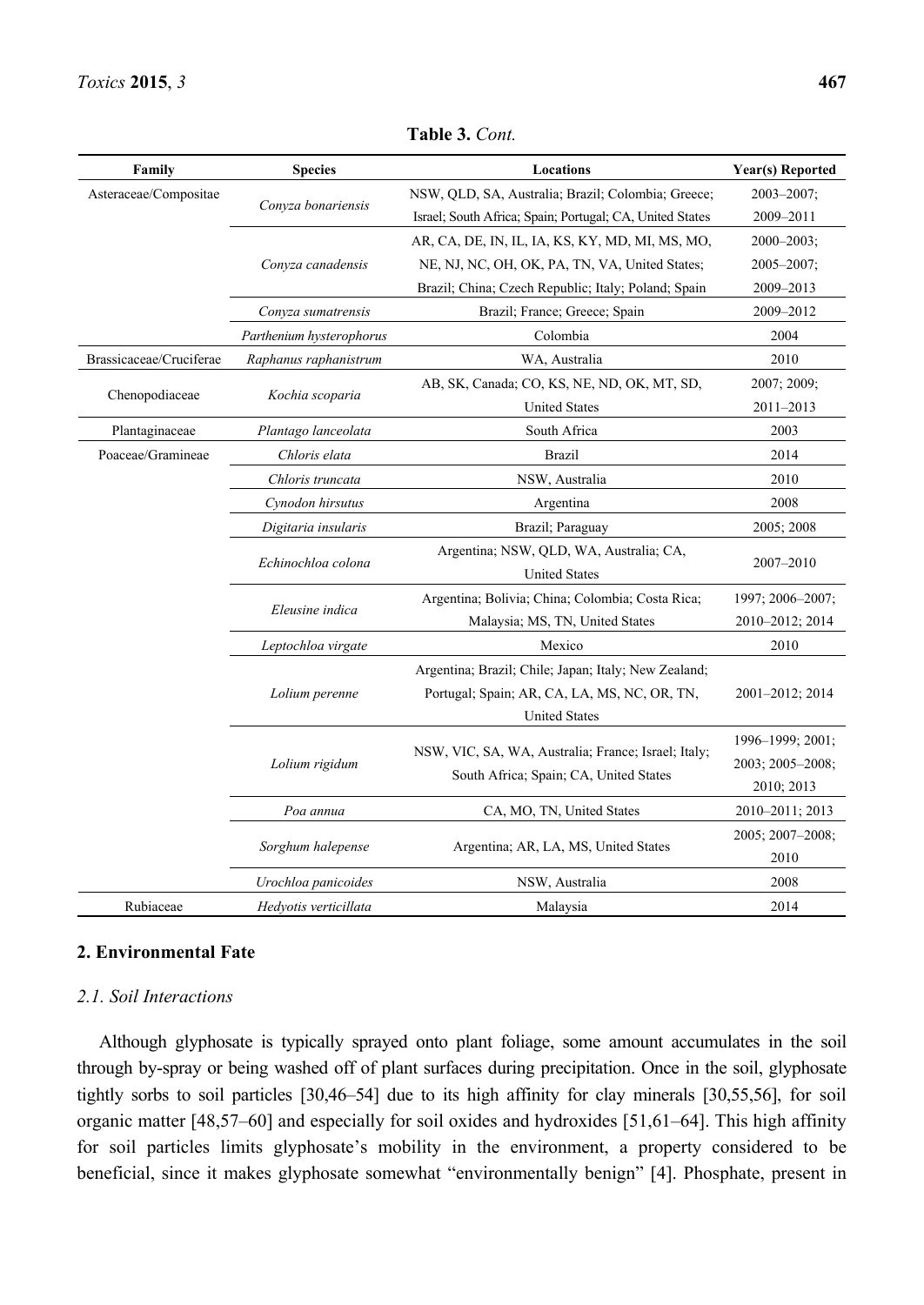fertilizers, competes with glyphosate for binding sites of soil micelles. Under most conditions, phosphate is preferentially sorbed, the presence of which may remobilize previously-bound glyphosate [54].

Glyphosate in soil is degraded by microorganisms [4,52,54]. Microbial degradation occurs via two pathways. The primary pathway produces aminomethylphosphonic acid (AMPA) and glyoxylate. It is worth noting that AMPA, the primary metabolite, is phytotoxic in its own right, negatively affecting plant physiology, although the mechanisms of these effects have not been elucidated [65,66]. In the second pathway, sarcosine and glycine are produced [54]. The degree of soil microbial activity determines the rate of glyphosate degradation. The rate of degradation is also influenced by factors, such as soil texture, pH, organic matter content, temperature and moisture [30,54,67–69] (Figure 2). The rate required for 50% dissipation  $(DT_{50})$  varies greatly, from 1.2 days–197.3 days. The degradation rates of several studies are summarized in Table 4.



**Figure 2.** Schematic diagram showing the generalized relationship of environmental factors affecting microbial degradation of glyphosate in soil. Factors listed in the down arrow depress the rate of microbial degradation, while factors listed in the up arrow enhance it.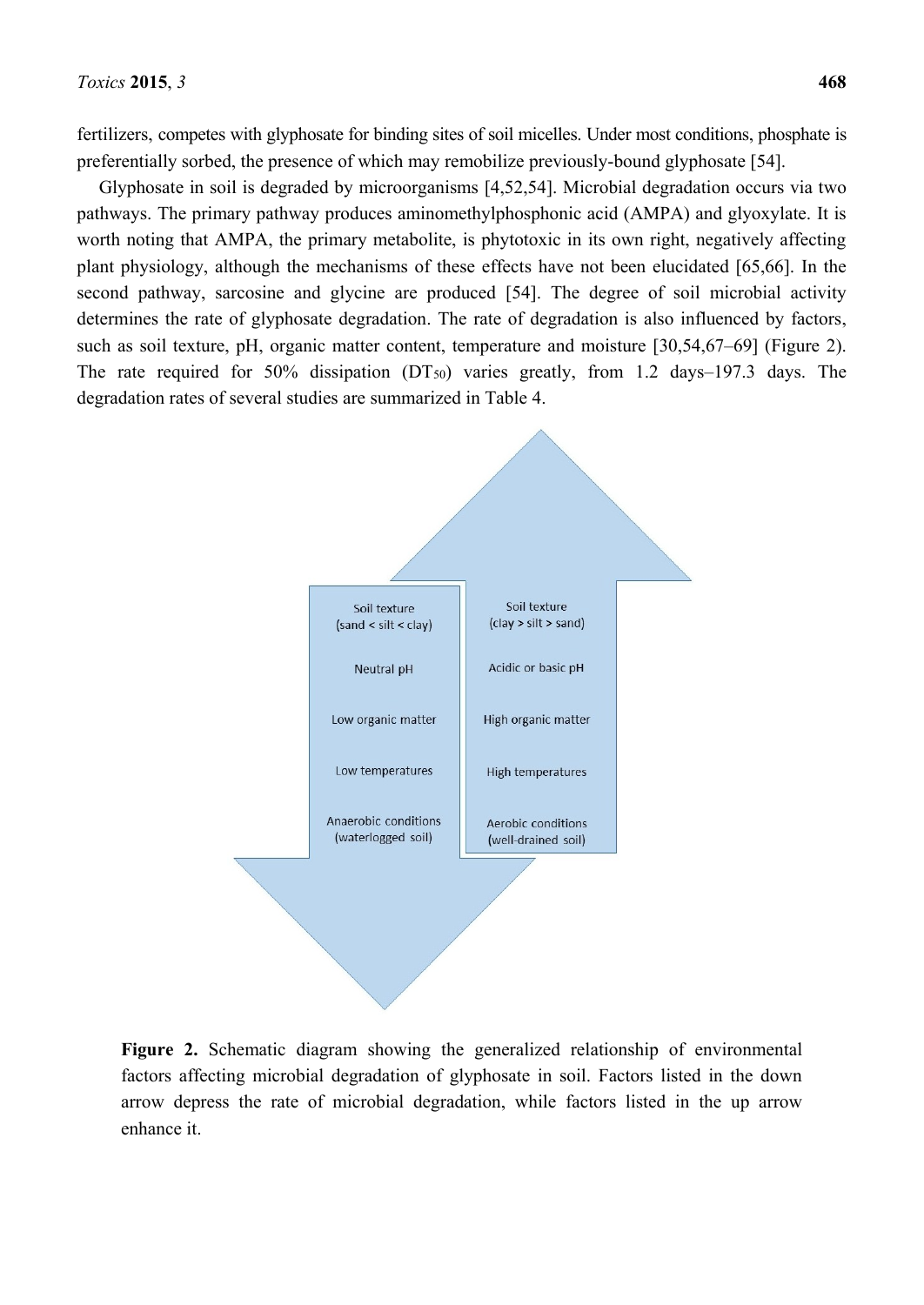| <b>Reference</b>                  | Location | $DT50$ (Days) |
|-----------------------------------|----------|---------------|
| Mestdagh, 1979 [70]               | France   | $5 - 197.3$   |
| Mestdagh, 1979 [70]               | Sweden   | $1.2 - 24.3$  |
| Danhaus, 1984 [71]                | USA.     | $27.3 - 55.5$ |
| Heinonen-Tanski et al., 1985 [72] | Finland  | < 58          |
| Ragab et al., 1985 [73]           | Canada   | <10           |
| Oppenhuizen 1993 [74]             | USA      | $1.7 - 141.9$ |
| Oppenhuizen and Goure, 1993 [75]  | Canada   | $6 - 21$      |
| Thompson et al., 2000 [76]        | Canada   | $10 - 12$     |
| Veiga et al., 2001 [77]           | Spain    | $<$ 30        |
| Simonsen et al., 2008 [78]        | Denmark  | 9             |

**Table 4.** Summary of glyphosate degradation times in agricultural soils as reported in the literature. DT $_{50}$  refers to the time required for 50% dissipation [4].

#### *2.2. Occurrence in Water*

Although glyphosate has rarely been reported in groundwater, when detected, the concentrations are very low. One study conducted by the EPA over six years found glyphosate in seven groundwater samples out of 27,877 samples tested, with a maximum detected concentration of 1.1  $\mu$ g·L<sup>-1</sup> [79]. For comparison, the maximum contaminant limit (MCL) for glyphosate is 700  $\mu$ g·L<sup>-1</sup> [80].

Glyphosate is conservatively estimated to have an aquatic half-life of 7–14 days in surface waters [4]. Glyphosate is considered to have low potential for runoff due to its high affinity for soils [12]. Contrary to this conventional wisdom, glyphosate has been detected in surface waters, generally within agricultural ditches near the site of application. For example, Edwards *et al.* found glyphosate in all samples for six watersheds in a study conducted over three years sampling runoff following precipitation events. Glyphosate concentrations ranged from  $2-94 \mu g \cdot L^{-1}$ . One sample detected 5153  $\mu$ g·L<sup>-1</sup> glyphosate related to an unusually high rate of field application (8.96 kg·ha<sup>-1</sup>, compared to 1.12 and 3.36 kg·ha<sup>-1</sup> at other sites). This sample is the greatest concentration in runoff found in the literature [81].

The Danish government conducts long-term monitoring of a variety of pesticides, including glyphosate. In a recent report from the project, Kjaer *et al.* found that among the four sites treated with glyphosate, water in adjacent drainage ditches contained glyphosate ranging from less than  $0.01-4.7 \mu g \cdot L^{-1}$  [82]. This maximum concentration is nearly five-times greater than the MCL for glyphosate in the European Union of 0.1  $\mu$ g·L<sup>-1</sup> [83].

Battaglin *et al.* sampled 51 streams in the Midwestern United States at different points in the growing season in 2002. Glyphosate was detected in 36% of 154 samples, depending on timing during the growing season; the concentrations ranged from  $0.1-8.7 \mu g \cdot L^{-1}$  [84].

A watershed study was conducted by Coupe *et al.* in three watersheds in the Midwestern United States and one watershed in France. In 209 samples collected from three sites in a Mississippi watershed in 2007 and 2008, glyphosate was detected in all samples collected, with concentrations ranging from 0.03–73  $\mu$ g·L<sup>-1</sup>. In the Iowa watershed, 182 samples were collected with 29% of those containing detectable levels of glyphosate. Two sites sampled in an Indiana watershed showed glyphosate in 100% of 37 samples. Concentrations ranged from 0.07–430  $\mu$ g·L<sup>-1</sup>. The watershed in France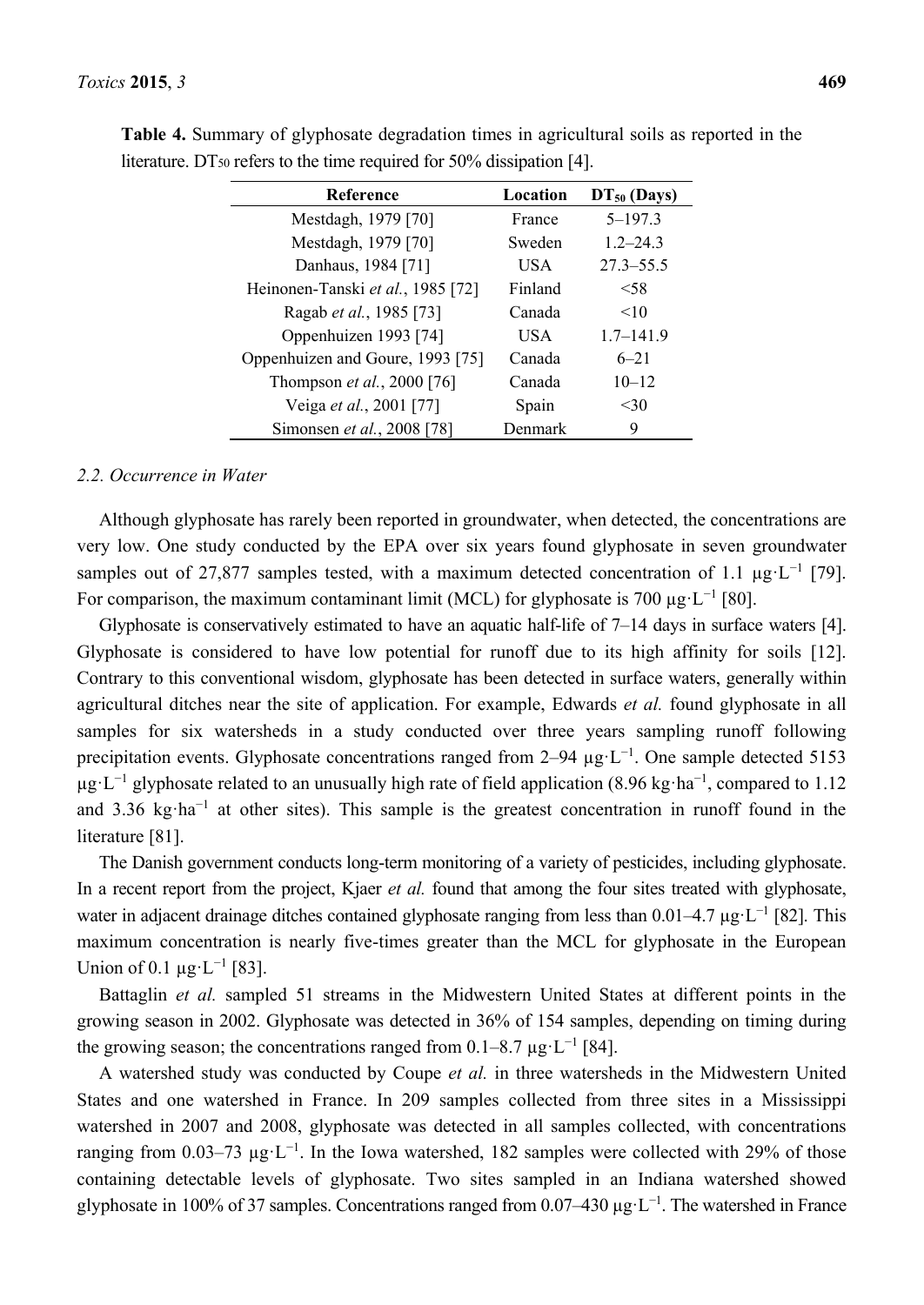had glyphosate detected in 99.7% of 303 samples. The concentrations ranged from the threshold of detectable limits (0.1  $\mu$ g·L<sup>-1</sup>) to 86  $\mu$ g·L<sup>-1</sup> [85].

Shipitalo and Owens examined glyphosate in runoff from fields with different tillage practices and with different crops. Over a three-year period, a total of 1015 runoff events were sampled in seven watersheds. During that period, one rainfall event resulted in a maximum glyphosate concentration of 887  $\mu$ g·L<sup>-1</sup>, exceeding the U.S. MCL of 700  $\mu$ g·L<sup>-1</sup>. Increased instances of glyphosate in runoff were associated with conservation tillage (no-till) as compared to disking or chiseling, while no differences were found between fields planted with corn and soybeans [83].

Based on the above discussion, there can be no doubt that glyphosate runs off of fields where it is applied and into receiving surface waters. Glyphosate concentrations in runoff ranged from 0.01–5153  $\mu$ g·L<sup>-1</sup>. In many cases, the concentrations of glyphosate detected exceeded the MCL for the U.S. (700  $\mu$ g·L<sup>-1</sup>) and for the European Union (0.1  $\mu$ g·L<sup>-1</sup>).

### *2.3. Implications for Non-Target Vegetation*

The previously-discussed studies clearly demonstrated that glyphosate may run off from fields where it is applied via soil surface runoff, exposing roots of non-target plants found in agricultural ditches. This exposure pathway is among the least studied for non-target plants. Other exposure pathways are well-studied and include by-spray and drift [86–92]. Non-target ditch plants are significant in that they contribute to ecosystem services, including sediment trapping, transformation of contaminants and providing habitat for plants and animals.

Following glyphosate's infiltration into the soil, the roots of non-target plants may be exposed to glyphosate. Only a few studies exist that have investigated the effects of root-zone glyphosate exposure; however, these studies mostly have been carried out in crop species, including beets (*Beta vulgaris*), barley (*Hordeum vulgare*), cotton (*Gossypium hirsutum*), maize (*Zea mays*) and rapeseed (*Brassica napus*) [13,15–19]. To date, limited studies have been published on the effects of root-zone glyphosate exposure on three non-target species, smartweed (*Polygonum hydropiperoides*), maidencane (*Panicum hemitomon*) and creeping water primrose (*Ludwigia peploides*) [93–95]. The effects of these studies on various experimental endpoints are summarized in Table 5. Based on a survey of these existing studies, additional investigations into the effects of root-absorbed glyphosate on non-target plants would make major contributions to the literature.

In the field, vegetated agricultural drainage ditches are the primary intercepts for agrochemicals and have also been recently studied for their potential to mitigate pollutants.

Moore *et al.* found that an agricultural drainage ditch dominated by *Polygonum amphibium*, *Leersia oryzoides* and *Sporobolus* sp. was effective at removing the herbicide atrazine and pesticide lambda-cyhalothrin from water during a simulated rainfall event in an edge-of-field ditch. Forty-two to 77% of total measured atrazine was associated with plant material in the ditch, while 61%–93% of measured lambda-cyhalothrin was associated with plant material [96].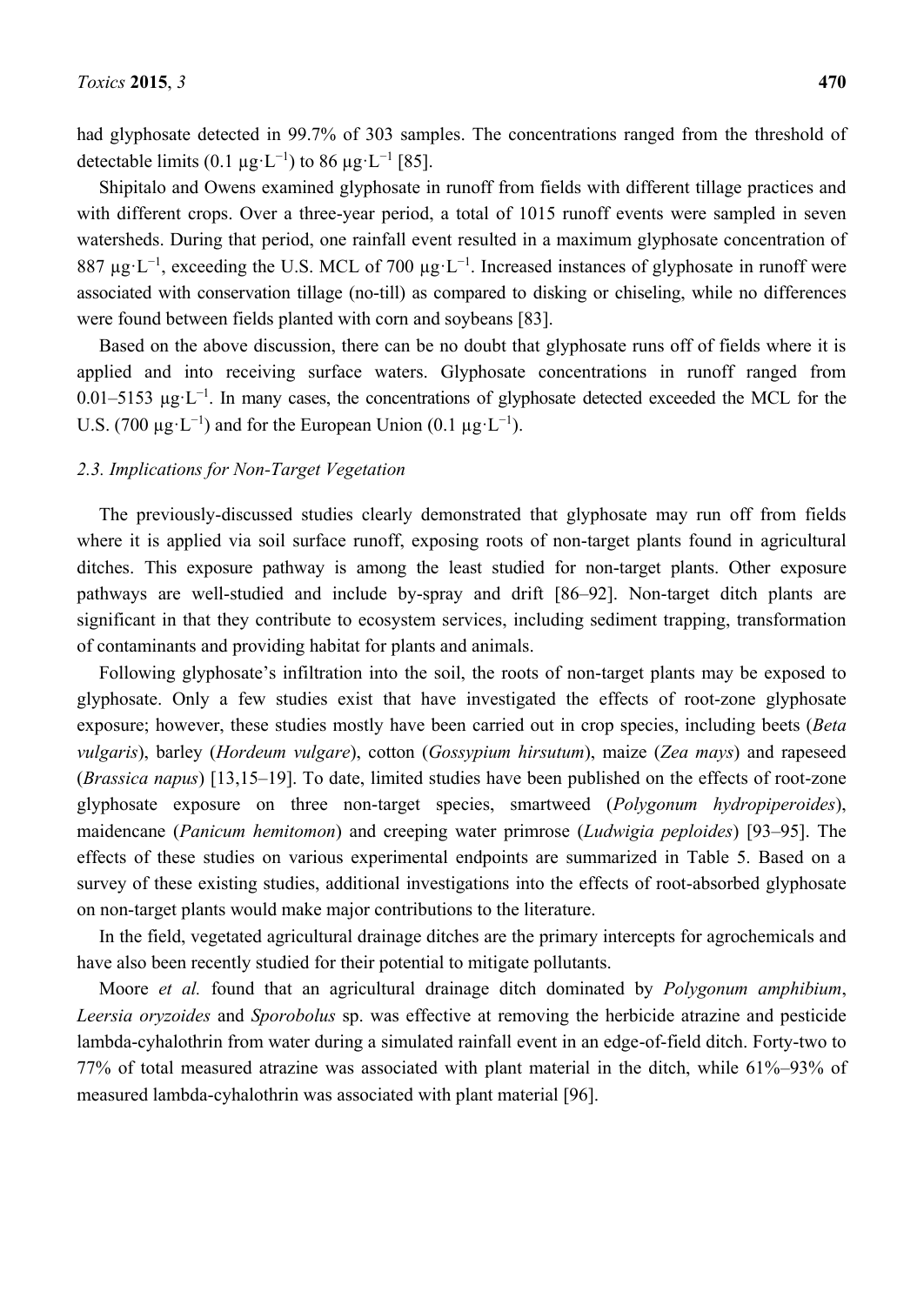| <b>Species</b>                                                                                    | Endpoint                                                                                                | <b>Summary of Effects</b>                                                                                                                                                                                                                                                                                                            | Reference                                |
|---------------------------------------------------------------------------------------------------|---------------------------------------------------------------------------------------------------------|--------------------------------------------------------------------------------------------------------------------------------------------------------------------------------------------------------------------------------------------------------------------------------------------------------------------------------------|------------------------------------------|
| <b>Beet</b><br>(Beta vulgaris)                                                                    | Betacyanin efflux                                                                                       | Betacyanin efflux increased with increasing glyphosate<br>concentration and time, demonstrating increased cell<br>membrane permeability of root tissue                                                                                                                                                                               | Fletcher et al.,<br>1980 [15]            |
| Barley<br>(Hordeum vulgare)                                                                       | Changes in dry weight                                                                                   | 23% reduction in shoot dry weight                                                                                                                                                                                                                                                                                                    | Penn and Lynch,<br>1982 [16]             |
| Cotton<br>(Gossypium hirsutum)                                                                    | Changes in fresh<br>weight; lateral root<br>development                                                 | 50% reduction in fresh weight of cotyledons, hypocotyls<br>and roots; inhibition of lateral root development                                                                                                                                                                                                                         | Pline et al.,<br>2002 [17]               |
| Maize<br>(Zea mays)                                                                               | Changes in fresh<br>weight; visual<br>symptoms                                                          | Growth reduction of up to 44% of fresh weights<br>following a logistic response curve; hormesis effect noted<br>for exposures of less than 1 $\mu$ g·L <sup>-1</sup> ; wilting and chlorosis<br>for exposures greater than $1 \mu g \cdot L^{-1}$                                                                                    | Wagner et al.,<br>2003 [13]              |
| Maize<br>(Zea mays)                                                                               | Changes in fresh weight                                                                                 | Growth reduction of 50% of fresh weights for exposures<br>of 30 mg· $L^{-1}$                                                                                                                                                                                                                                                         | Alister et al.,<br>2005 [18]             |
| Rapeseed<br>(Brassica napus)                                                                      | Changes in dry weight;<br>visual symptoms                                                               | Growth reduction of 83% of dry weights for roots<br>and 43% reduction for shoots; leaf chlorosis and necrosis<br>for exposures of 20 $\mu$ M·L <sup>-1</sup> or greater                                                                                                                                                              | Petersen et al.,<br>2007 [19]            |
| Smartweed<br>(Polygonum<br>hydropiperoides)<br>Maidencane<br>(Panicum hemitomon)                  | Changes in leaf<br>chlorophyll content and<br>dry weight; survival                                      | Dose-dependent reductions in leaf chlorophyll content in<br>P. hydropiperoides and P. hemitomon; no differences in<br>dry weight for either species; survival at 10 $\mu$ g·L <sup>-1</sup> for<br>P. hydropiperoides and mortality at higher<br>concentrations; survival by P. hemitomon except at<br>$10,000 \ \mu g \cdot L^{-1}$ | Saunders et al.,<br>2013 [93]            |
| Smartweed<br>(Polygonum<br>hydropiperoides)<br>Creeping water<br>primrose<br>(Ludwigia peploides) | Changes in leaf<br>chlorophyll content,<br>chlorophyll<br>fluorescence parameters,<br>and<br>dry weight | Reduction in chlorophyll content for treated<br>P. hydropiperoides; species-specific reductions in<br>chlorophyll fluorescence parameters; no differences in dry<br>weight                                                                                                                                                           | Saunders and<br>Pezeshki,<br>2014 [94]   |
| Creeping water<br>primrose<br>(Ludwigia peploides)                                                | Changes in morphology<br>and dry weight                                                                 | Hormesis effect depending on root density<br>of connected ramets                                                                                                                                                                                                                                                                     | Saunders and<br>Pezeshki, 2015<br>$[95]$ |

**Table 5.** Summary of studies investigating the effects of root-zone glyphosate exposure.

Cooper *et al.* investigated the potential of three agricultural ditches dominated by *Polygonum* sp., *Leersia* sp. and *Ludwigia* sp. to remove atrazine, lambda-cyhalothrin and the pesticide bifenthrin and found that 57%–99% of the measured pesticides were associated with the ditch vegetation plant material [97]. In another study, Cooper *et al.* found that three ditch species, *Ludwigia peploides*, *Polygonum amphibium*  and *Leersia oryzoides*, were effective at the removal of the insecticide pyrethroid esfenvalerate [98]. Bouldin *et al.* found that unvegetated microcosms had higher concentrations of atrazine and lambda-cyhalothrin as compared to vegetated microcosms, with *Ludwigia peploides* and *Juncus effusus* removing significant amounts of the agrochemicals from the water column [99]. Bouldin *et al.* further found that the ditch species *Ludwigia peploides* and *Juncus effusus* were successful in removing atrazine and lambda-cyhalothrin from hydroponic solutions containing simulated runoff [100].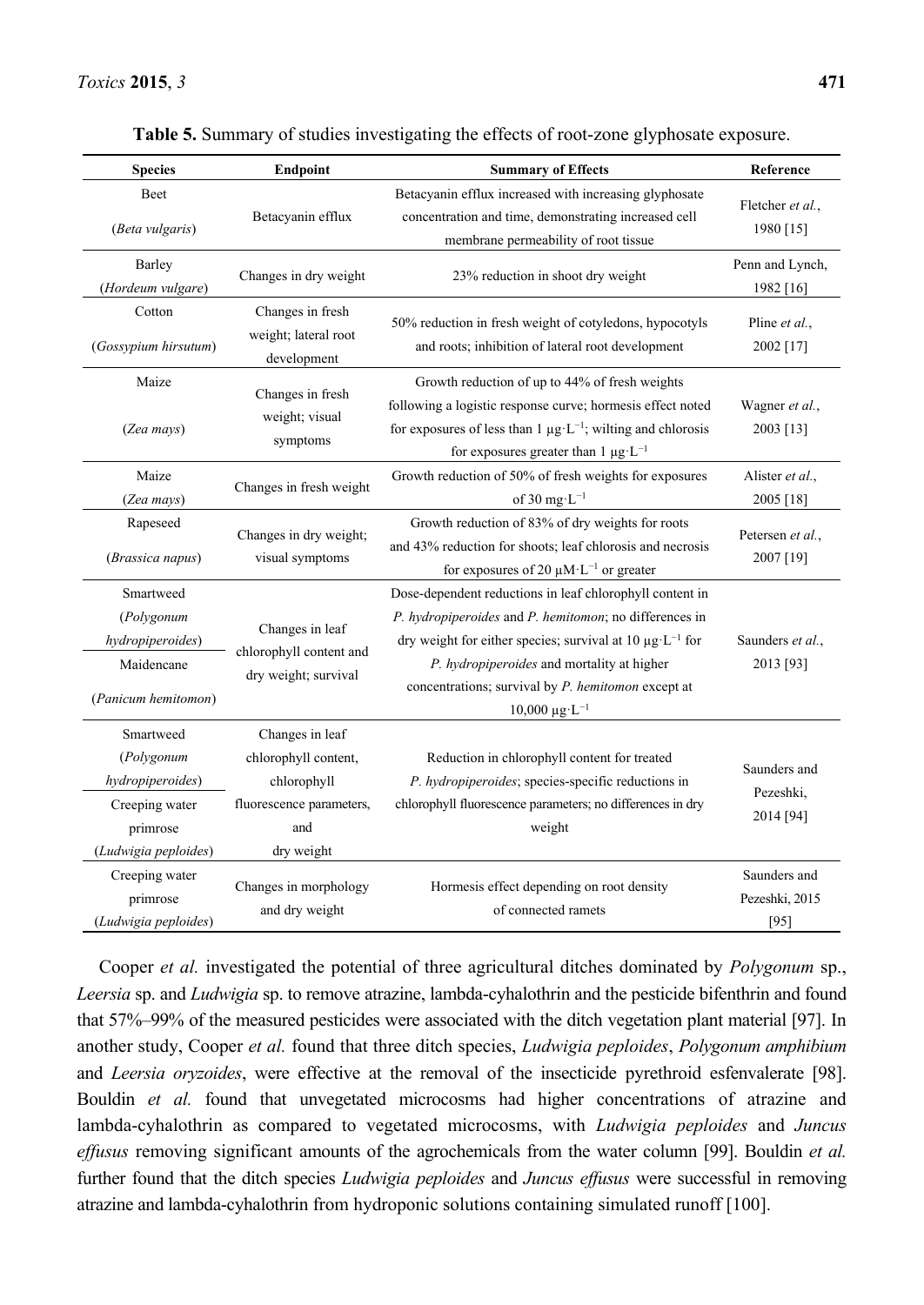Krӧger *et al.* investigated the effects of hydraulic residence time in ditches on the removal of nutrients and found that ditches can remove up to 94% of dissolved inorganic phosphate, 96% of nitrate and 85% of ammonium [101]. Stehle *et al.* recently reviewed this topic and conducted a meta-analysis of 24 publications regarding vegetated treatment systems, such as agricultural ditches and buffer strips, and found that more than half of the studies reported removal of agrochemicals that exceeded 70% [102].

Saunders *et al.* found that root-zone glyphosate exposure in two ditch species, *Polygonum hydropiperoides* and *Panicum hemitomon*, led to dose-dependent reductions in leaf chlorophyll content, while biomass was unaffected. *P. hydropiperoides* was more sensitive to lower concentrations of root-zone glyphosate exposure as compared to *P. hemitomon*, with *P. hydropiperoides* displaying greater mortality at lower exposure concentrations than *P. hemitomon* [93].

Saunders and Pezeshki investigated the physiological effects of a range of environmentally-relevant root-zone glyphosate exposure concentrations in two species commonly found in agricultural ditches. Both species displayed transient reductions in chlorophyll fluorescence parameters, Fv/Fm (ratio of variable fluorescence to maximal fluorescence) and yield. Leaf chlorophyll content was reduced over the observation period in treated plants of *Polygonum hydropiperoides*, while *Ludwigia peploides* was unaffected, as shown in Figure 3. Biomass was unaffected for either species. The photoinhibition demonstrated by reductions in chlorophyll fluorescence parameters was not sufficient to affect *L. peploides* leaf chlorophyll content [94].



**Figure 3.** Average chlorophyll content index (CCI) measurements for Days 1–17. Bars represent the means  $\pm$  the standard error. Lowercase letters (a,b) refer to significant differences across treatments within species. Differences considered significant at  $\alpha$  < 0.05 [94], Copyright 2014, Wiley.

Saunders and Pezeshki studied the effects of physiological integration and spatial heterogeneity of root-zone glyphosate exposure in connected ramets of *Ludwigia peploides*. Glyphosate exposure in the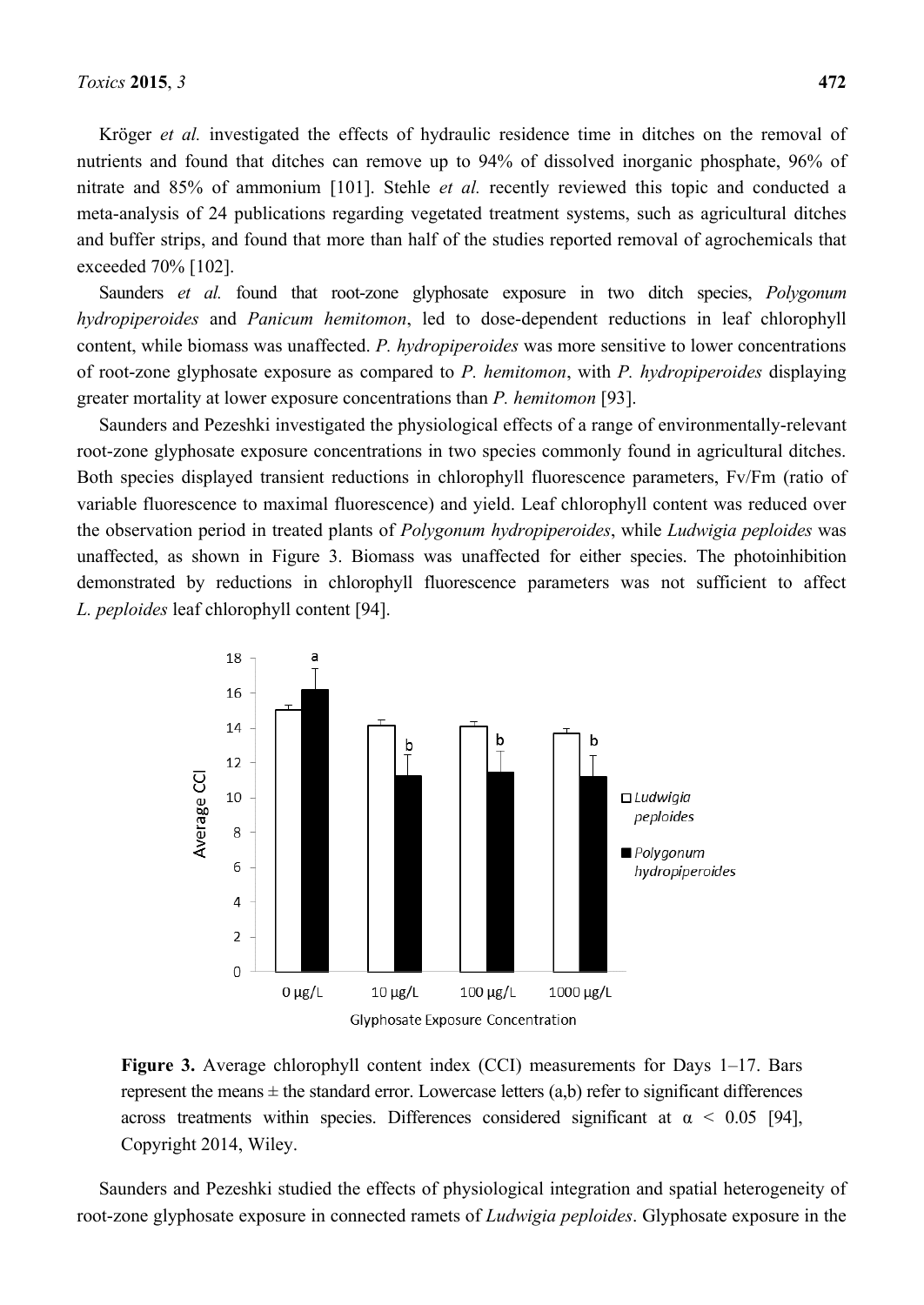root-zone affected plants differently depending on the root density of exposed ramets. For all connected ramet pairs, mother ramets had three-times greater root densities than daughter ramets, leading to the designations "high root density" when referring to mother ramets and "low root density" when referring to daughter ramets. When high root density mother ramets were exposed to root-zone glyphosate, plants had identical morphology to untreated controls, with mother ramets having greater numbers of leaves and shoots as compared to daughter ramets. When low root density daughter ramets were exposed to root-zone glyphosate, plants displayed an opposite morphology, interpreted as a hormesis effect, with daughter ramets having greater numbers of leaves and shoots compared to mother ramets. In plants in which the high root density mother ramets were exposed to root-zone glyphosate, glyphosate was sequestered in the metabolic sinks of high root density where the glyphosate was applied. In plants in which the low root density daughter ramets were exposed to root-zone glyphosate, glyphosate traveled throughout the plant, moving away from the low density roots where the glyphosate was applied and toward the metabolic sinks of the mother ramet high density roots; these plants exhibited a hormesis effect, in which growth was greater for daughter ramet leaves and shoots as compared to mother ramets [95].

#### **3. Conclusions**

Based on the literature presented, the following points may be recapitulated: (1) glyphosate often runs off of fields where it is applied; (2) glyphosate can be translocated by plant roots; and (3) glyphosate can affect plant functioning in non-target plants found in agricultural ditches. These findings have practical applications. For example, the information may be utilized by government agencies or land managers seeking to understand the effects of glyphosate runoff on the vegetation in the receiving agricultural ditches. By employing best management practices, such as vegetated buffer strips composed of species found to be tolerant of glyphosate runoff, land managers can reduce the amount of glyphosate transported downstream from farms and minimize additional unintended consequences of intensive use of this broad-spectrum herbicide. In addition, these findings promote an increased awareness that adverse effects of glyphosate runoff on plants do in fact exist, contrary to conventional wisdom.

Transitioning away from glyphosate and glyphosate-resistant cropping systems is unlikely in the future. The most recent statistics for the United States show that, in 2014, 94% of soybeans, 91% of cotton and 89% of corn acreage was planted with herbicide-tolerant crop varieties. Those herbicide-tolerant crops may receive herbicides other than glyphosate, but glyphosate-resistance was the first among herbicide-tolerant crop technology. Furthermore, developing countries are investing in the glyphosate-resistant cropping system, increasing the use of glyphosate in new areas. A host of concerns regarding glyphosate use exist, the most relevant of which is increased selection pressure by glyphosate to shift weed populations or produce glyphosate-resistant weeds. These are important environmental and societal issues for which the costs and benefits of such widespread use of glyphosate should be assessed.

#### **Acknowledgments**

The authors are grateful to The University of Memphis for support of this work.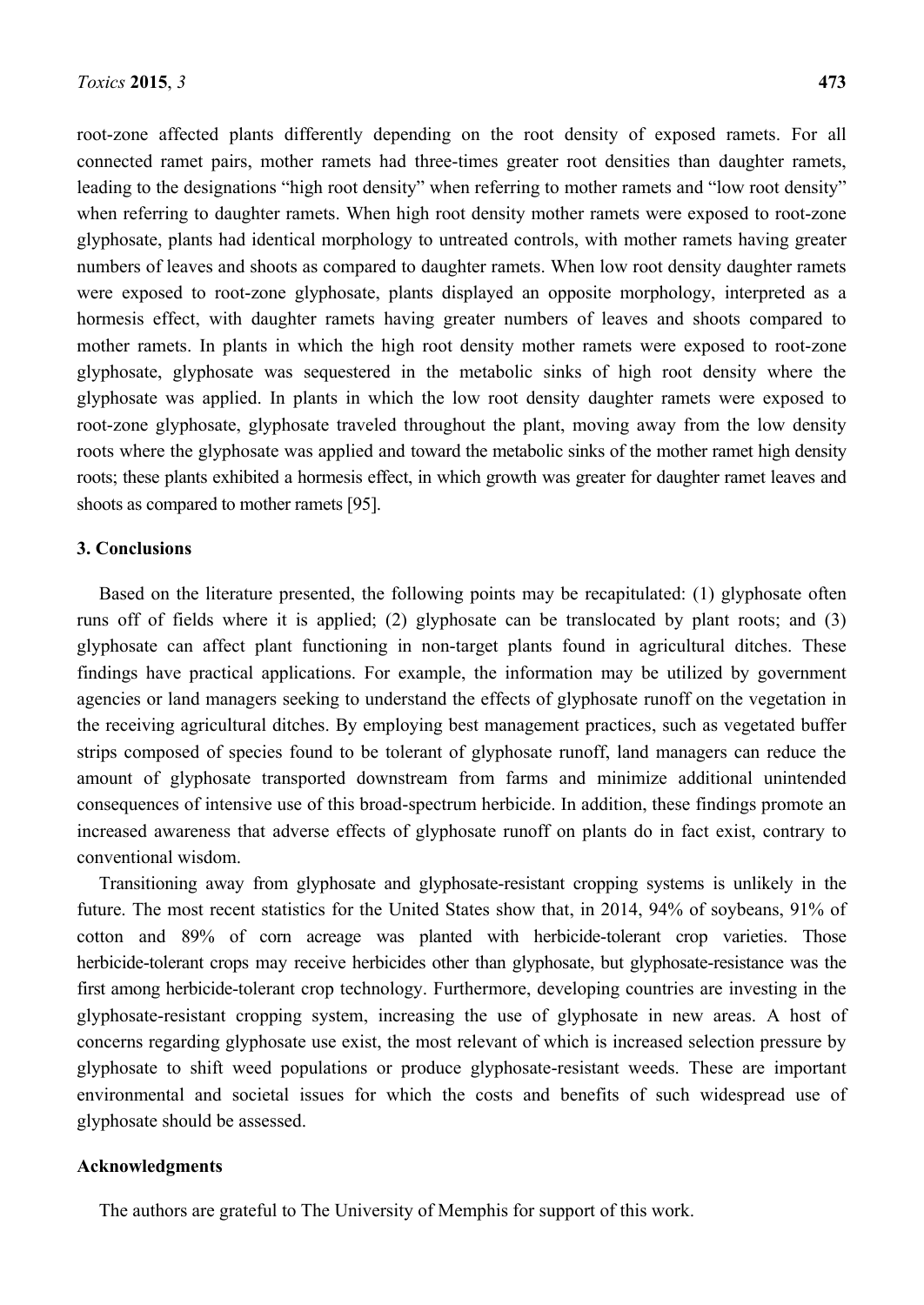# **Conflicts of Interest**

The authors declare no conflict of interest.

# **References**

- 1. Franz, J.E.; Mao, M.K.; Sikorski, J.A. *Glyphosate: A Unique Global Herbicide*; American Chemical Society: Washington, DC, USA, 1997.
- 2. Duke, S.O.; Powles, S.B. Glyphosate: A once-in-a-century herbicide. *Pest Manag. Sci.* **2008**, *64*, 319–325.
- 3. Dill, G.M.; CaJacob, C.A.; Padgette, S.R. Glyphosate-resistant crops: Adoption, use and future considerations. *Pest Manag. Sci.* **2008**, *64*, 326–331.
- 4. Giesy, J.P.; Dobson, S.; Solomon, K.R. Ecotoxicological risk assessment for Roundup® herbicide. *Rev. Environ. Contam. Toxicol.* **2000**, *167*, 35–120.
- 5. 2012 Agricultural Chemical Use Survey: Soybeans. NASS Highlights. Available online: http://www.nass.usda.gov/Surveys/Guide\_to\_NASS\_Surveys/Chemical\_Use/2012\_Soybeans Highlights/ChemUseHighlights-Soybeans-2012.pdf (accessed on 20 November 2014).
- 6. Agricultural Chemical Use Field Crops 2011: Barley and Sorghum. Available online: http://www.nass.usda.gov/Surveys/Guide\_to\_NASS\_Surveys/Chemical\_Use/BarleySorghumChe micalUseFactSheet.pdf (accessed on 20 November 2014).
- 7. Agricultural Chemical Use: Corn, Upland Cotton and Fall Potatoes 2010. Available online: http://www.nass.usda.gov/Surveys/Guide\_to\_NASS\_Surveys/Chemical\_Use/FieldCropChemical\_ UseFactSheet06.09.11.pdf (accessed on 20 November 2014).
- 8. Agricultural Chemical Use: Nursery and Floriculture Crops 2009. Available online: http://www.nass.usda.gov/Surveys/Guide\_to\_NASS\_Surveys/Chemical\_Use/NurseryFloriculture ChemicalUseFactSheet.pdf (accessed on 20 November 2014).
- 9. Dikshith, T.S.; Diwan, P.V. *Industrial Guide to Chemical and Drug Safety*; John Wiley & Sons, Inc.: Hoboken, NJ, USA, 2003.
- 10. Bromilow, R.H.; Chamberlain, K. The herbicide glyphosate and related molecules: Physiochemical and structural factors determining their mobility in phloem. *Pest Manag. Sci.* **2000**, *56*, 368–373.
- 11. Dewey, S.A. Manipulation of Assimilate Transport Patterns as a Method of Studying Glyphosate Translocation in Tall Morningglory [*Ipomoea purpurea* (L.) Roth]. Ph.D. Thesis, Oregon State University, Corvallis, OR, USA, June 1981.
- 12. Duke, S.O. Glyphosate. In *Herbicides: Chemistry*, *Degradation*, *and Mode of Action*; Kearney, P.C., Kaufman, D.D., Eds.; Marcel Dekker: New York, NY, USA, 1988; pp. 1–70.
- 13. Wagner, R.; Kogan, M.; Parada, A.M. Phytotoxic activity of root absorbed glyphosate in corn seedlings (*Zea mays* L.). *Weed Biol. Manag.* **2003**, *3*, 228–232.
- 14. Clua, A.; Conti, M.; Beltrano, J. The effects of glyphosate on the growth of Birdsfoot Trefoil (*Lotus corniculatus*) and its interaction with different phosphorus contents in soil. *J. Agric. Sci.* **2012**, *4*, 208–218.
- 15. Fletcher, R.A.; Hildebrand, P.; Akey, W. Effect of glyphosate on membrane permeability in red beet (*Beta vulgaris*) root tissue. *Weed Sci.* **1980**, *28*, 671–673.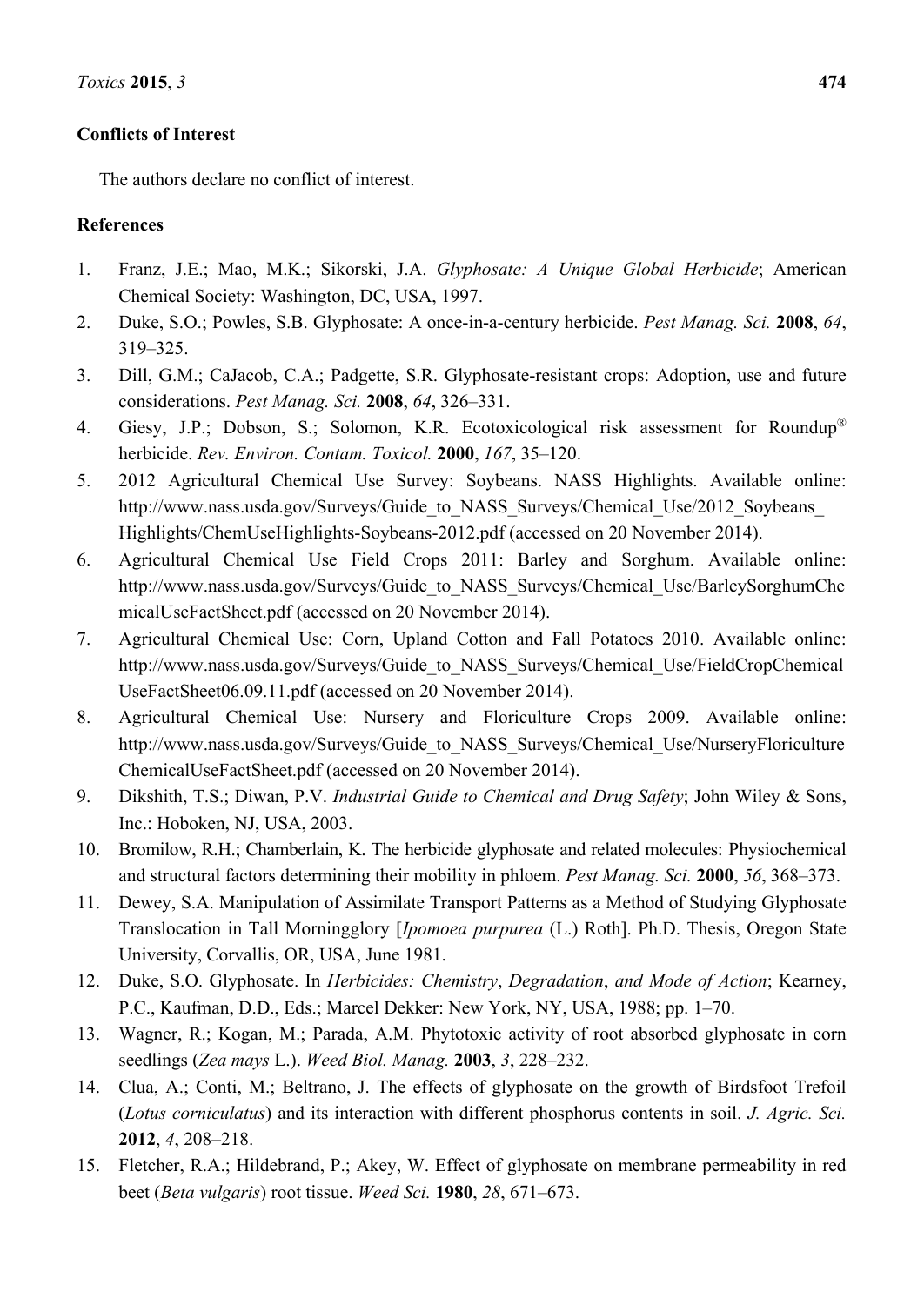- 16. Penn, D.J.; Lynch, J.M. Toxicity of glyphosate applied to roots of barley seedlings. *New Phytol.* **1982**, *90*, 51–55.
- 17. Pline, W.A.; Wilcut, J.W.; Edmisten, K.L.; Wells, R. Physiological and morphological response of glyphosate-resistant and non-glyphosate-resistant cotton seedlings to root-absorbed glyphosate. *Pestic. Biochem. Phys.* **2002**, *73*, 48–58.
- 18. Alister, C.; Kogan, M.; Pino, I. Differential phytotoxicity of glyphosate in maize seedlings following applications to roots or shoot. *Weed Res.* **2005**, *45*, 27–32.
- 19. Petersen, I.L.; Hansen, H.C.; Ravn, H.W.; Sørensen, J.C.; Sørensen, H. Metabolic effects in rapeseed (*Brassica napus* L.) seedlings after root exposure to glyphosate. *Pestic. Biochem. Phys.* **2007**, *89*, 220–229.
- 20. Causal Analysis/Diagnosis Decision Information System (CADDIS) Volume 2: Sources, Stressors & Responses: Herbicides: Introduction. Available online: http://www.epa.gov/caddis/ ssr\_herb\_int.html (accessed on 22 November 2014).
- 21. Steinrücken, H.C.; Amrhein, N. The herbicide glyphosate is a potent inhibitor of 5-enolpyruvylshikimic acid-3-phosphate synthase. *Biochem. Biophys. Res. Commun.* **1980**, *94*, 1207–1212.
- 22. Maeda, H.; Dudareva, N. The shikimate pathway and aromatic amino acid biosynthesis in plants. *Annu. Rev. Plant Biol.* **2012**, *63*, 73–105.
- 23. Schmid, J.; Amrhein, N. The shikimate pathway. In *Plant Amino Acids: Biochemistry and Biotechnology*; Singh, B.H., Ed.; Marcel Dekker: New York, NY, USA, 1999; pp. 147–169.
- 24. Mesnage, R.; Defarge, N.; Spiroux de Vendômois, J.; Séralini, G.E. Potential toxic effects of glyphosate and its commercial formulations below regulatory limits. *Food Chem. Toxicol.* **2015**, *84*, 133–153.
- 25. Weaver, L.M.; Herrmann, K.M. Dynamics of the shikimic pathway in plants. *Trends Plant Sci.* **1997**, *9*, 346–351.
- 26. Gruys, K.J.; Sikorski, J.A. Inhibitors of tryptophan, phenylalanine, and tyrosine biosynthesis as herbicides. In *Plant Amino Acids: Biochemistry and Biotechnology*; Singh, B.H., Ed.; Marcel Dekker: New York, NY, USA, 1999; pp. 357–384.
- 27. Sprankle, P.; Meggit, W.F.; Penner, D. Absorption, action, and translocation of glyphosate. *Weed Sci.* **1975**, *23*, 235–240.
- 28. Haderlie, L.C.; Slife, F.W.; Butler, H.S. <sup>14</sup>C-Glyphosate absorption and translocation in germinating maize (*Zea mays*) and soybean (*Glycine max*) seeds and in soybean plants. *Weed Res.* **1978**, *18*, 269–273.
- 29. Gougler, J.A.; Geiger, D.R. Uptake and distribution of *N*-phosphonomethylglycine in sugar beet plants. *Plant Physiol.* **1981**, *68*, 668–672.
- 30. Sprankle, P.; Meggit, W.F.; Penner, D. Absorption, mobility, and microbial degradation of glyphosate in the soil. *Weed Sci.* **1975**, *23*, 229–234.
- 31. Geiger, D.R.; Kapitan, S.W.; Tucci, M.A. Glyphosate inhibits photosynthesis and allocation of carbon to starch in sugar beet leaves. *Plant Physiol.* **1986**, *82*, 468–472.
- 32. Madsen, K.H.; Heitholt, J.J.; Duke, S.O.; Smeda, R.J.; Streibig, J.C. Photosynthetic parameters in glyphosate-treated sugarbeet (*Beta vulgaris* L.). *Weed Res.* **1995**, *35*, 81–88.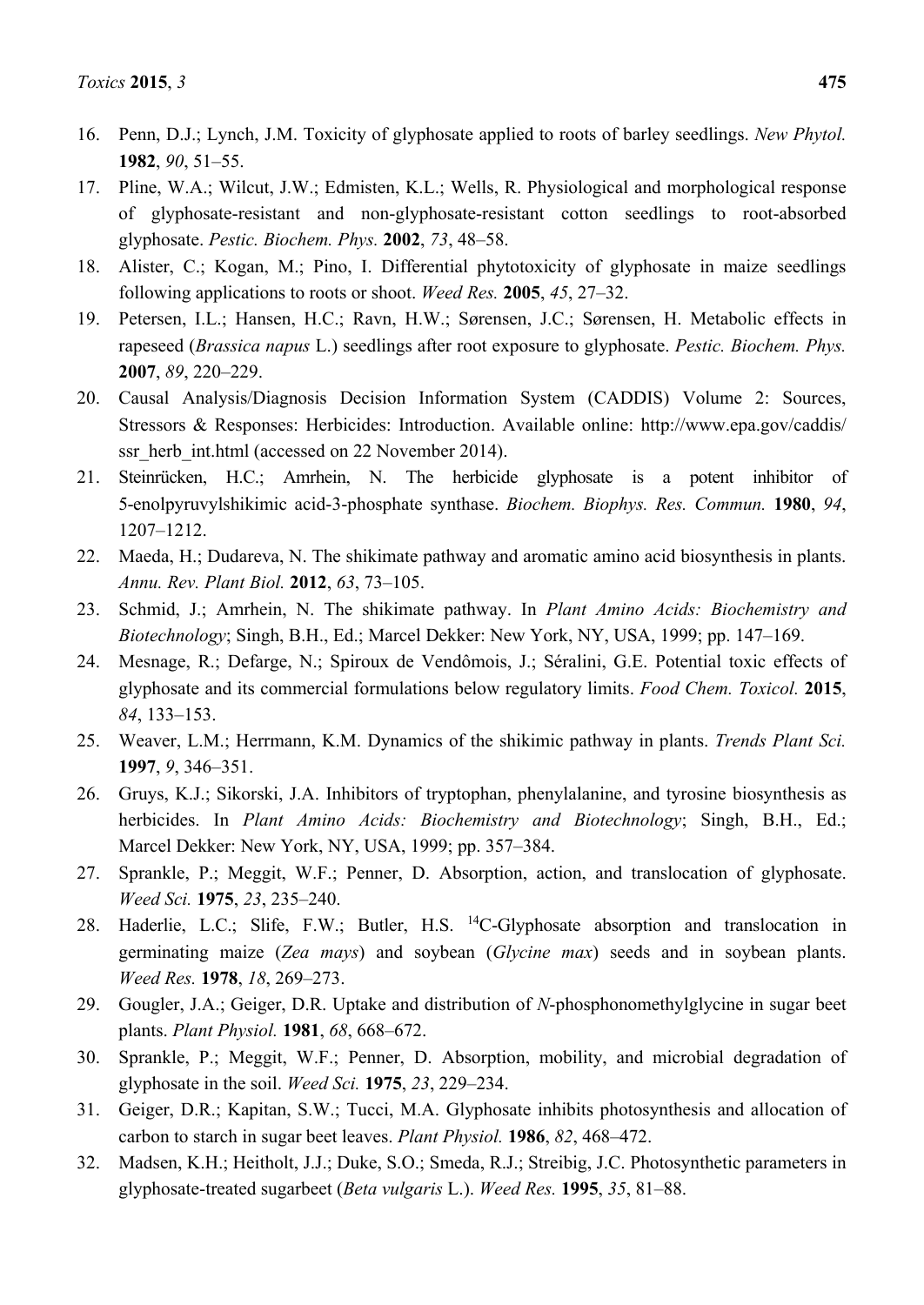- 33. Olesen, C.F.; Cedergreen, N. Glyphosate uncouples gas exchange and chlorophyll fluorescence. *Pest Manag. Sci.* **2010**, *66*, 536–542.
- 34. Huang, J.; Silva, E.N.; Shen, Z.; Jiang, B.; Lu, H. Effects of glyphosate on photosynthesis, chlorophyll fluorescence and physiochemical properties of congograss (*Imperata cylindrical* L.). *Plant Omics* **2012**, *5*, 177–183.
- 35. Silva, F.; Costa, A.; Pereira Alves, R.; Megguer, C. Chlorophyll fluorescence as an indicator of cellular damage by glyphosate herbicide in *Raphanus sativus* L. plants. *Am. J. Plant Sci.* **2014**, *5*, 2509–2519.
- 36. Kitchen, L.M.; Witt, W.W.; Rieck, C.E. Inhibition of chlorophyll accumulation by glyphosate. *Weed Sci.* **1981**, *29*, 513–516.
- 37. Reddy, K.N.; Hoagland, R.E.; Zablotowicz, R.M. Effect of glyphosate on growth, chlorophyll, and nodulation in glyphosate-resistant and susceptible soybean (*Glycine max*) varieties. *J. New Seeds* **2000**, *2*, 37–52.
- 38. Velini, E.D.; Alves, E.; Godoy, M.C.; Meschede, D.K.; Souza, R.T.; Duke, S.O. Glyphosate applied at low doses can stimulate plant growth. *Pest Manag. Sci.* **2008**, *64*, 489–496.
- 39. Cedergreen, N. Is the growth stimulation by low doses of glyphosate sustained over time? *Environ. Pollut.* **2008**, *156*, 1099–1104.
- 40. Belz, R.G.; Cedergreen, N.; Duke, S.O. Herbicide hormesis—Can it be useful in crop production? *Weed Res.* **2011**, *51*, 321–332.
- 41. Belz, R.G.; Duke, S.O. Herbicides and plant hormesis. *Pest Manag. Sci.* **2014**, *70*, 698–707.
- 42. De Carvalho, L.B.; Alves, P.L.C.A.; Duke, S.O. Hormesis with glyphosate depends on coffee growth stage. *Ann. Braz. Acad. Sci.* **2013**, *85*, 813–821.
- 43. Shaner, D.L.; Lindenmeyer, R.B.; Ostlie, M.H. What have the mechanisms of resistance to glyphosate taught us? *Pest Manag. Sci.* **2012**, *68*, 3–9.
- 44. Pollegioni, L.; Schonbrunn, E.; Siehl, D. Molecular basis of glyphosate resistance: Different approaches through protein engineering. *FEBS J.* **2011**, *278*, 2753–2766.
- 45. Heap, I. The International Survey of Herbicide Resistant Weeds. Available online: http://www.weedscience.org (accessed on 5 December 2014).
- 46. Hance, R.J. Adsorption of glyphosate by soils. *Pestic. Sci.* **1976**, *7*, 363–366.
- 47. Roy, D.N.; Konar, S.K.; Banerjee, S.; Charles, D.A.; Thompson, D.G.; Prasad, R. Persistence, movement and degradation of glyphosate in selected Canadian boreal forest soils. *J. Agric. Food Chem.* **1989**, *37*, 437–440.
- 48. Piccolo, A.; Celano, G. Hydrogen bonding interactions between the herbicide glyphosate and water-soluble humic substances. *Environ. Toxicol. Chem.* **1994**, *13*, 1737–1741.
- 49. Sheals, J.; Sjӧberg, S.; Persson, P. Adsorption of glyphosate on goethite: Molecular characteristics of surface complexes. *Environ. Sci. Technol.* **2002**, *36*, 3090–3095.
- 50. Gimsing, A.L.; Borggaard, O.K. Competitive adsorption and desorption of glyphosate and phosphate on clay silicates and oxides. *Clay Miner.* **2002**, *37*, 509–515.
- 51. Gimsing, A.L.; Borggaard, O.K.; Bang, M. Influence of soil composition on adsorption of glyphosate and phosphate by contrasting Danish surface soils. *Eur. J. Soil Sci.* **2004**, *55*, 183–191.
- 52. Vereecken, H. Mobility and leaching of glyphosate: A review. *Pest Manag. Sci.* **2005**, *61*, 1139–1151.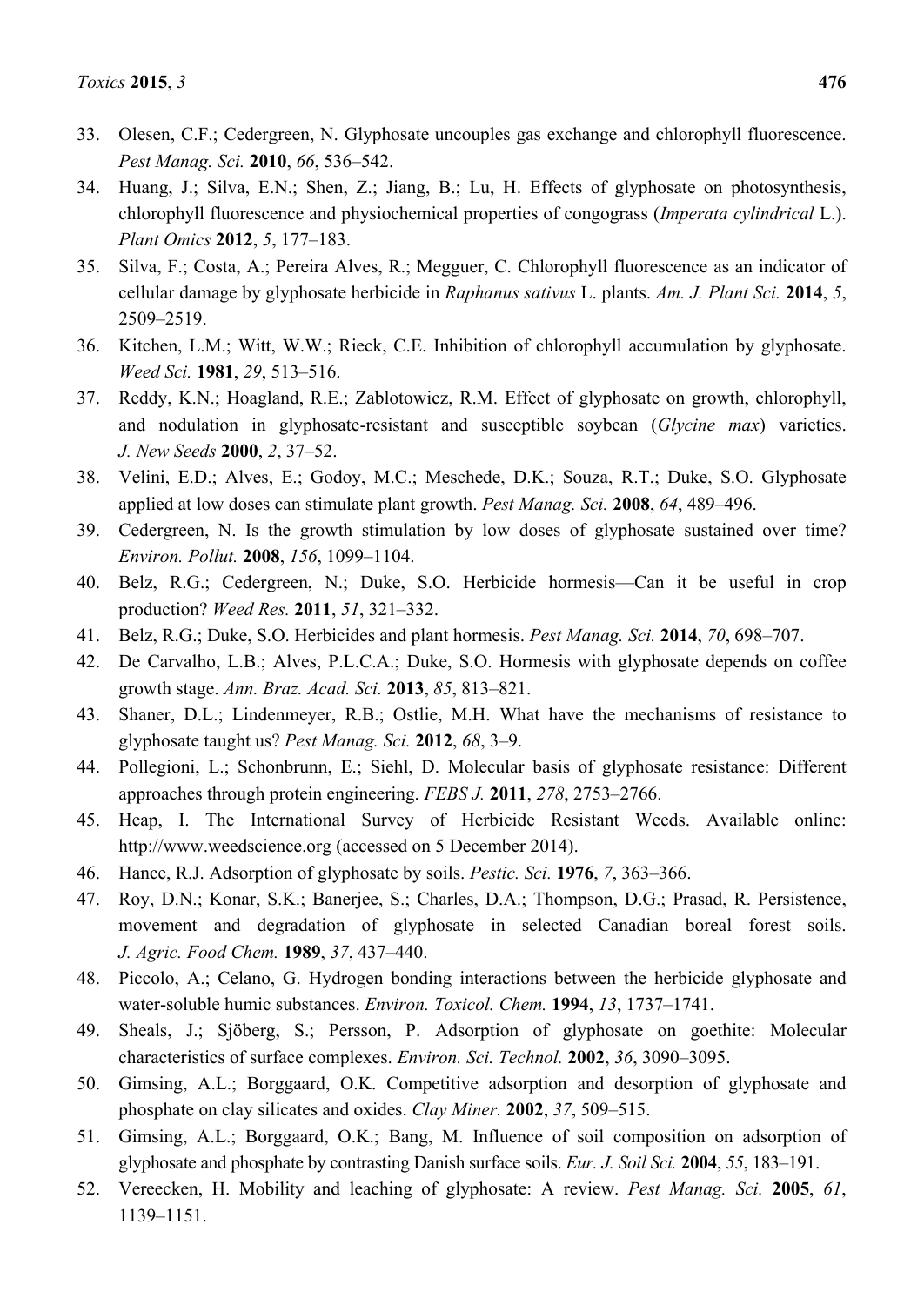- 53. Gimsing, A.L.; Szilas, C.; Borggaard, O.K. Sorption of glyphosate and phosphate by variable-charge tropical soils from Tanzania. *Geoderma* **2007**, *138*, 127–132.
- 54. Borggaard, O.K.; Gimsing, A.L. Fate of glyphosate in soil and the possibility of leaching to ground and surface waters: A review. *Pest Manag. Sci.* **2008**, *64*, 441–456.
- 55. Miles, C.J.; Moye, H.A. Extraction of glyphosate herbicide from soil and clay minerals and determination of residues in soil. *J. Agric. Food Chem.* **1988**, *36*, 486–491.
- 56. Dion, H.M.; Harsh, J.B.; Hill, H.H., Jr. Competitive sorption between glyphosate and inorganic phosphate on clay minerals. *J. Radioanal. Nucl. Chem.* **2001**, *249*, 385–390.
- 57. Madhun, Y.A.; Young, J.L.; Freed, V.H. Binding of herbicides by water-soluble organic materials from soil. *J. Environ. Qual.* **1986**, *15*, 64–68.
- 58. Piccolo, A.; Gatta, L.; Campanella, L. Interactions of glyphosate herbicide with a humic acid and its iron complex. *Ann. Chim.* **1995**, *85*, 31–40.
- 59. Noruma, N.S.; Hilton, H.W. The adsorption and degradation of glyphosate in five Hawaiian sugarcane soils. *Weed Res.* **1977**, *17*, 113–121.
- 60. Piccolo, A.; Celano, G.; Conte, P. Adsorption of glyphosate by humic substances. *J. Agric. Food Chem.* **1996**, *44*, 2442–2446.
- 61. Piccolo, A.; Celano, G.; Arienzo, M.; Mirabella, A. Adsorption and desorption of glyphosate in some European soils. *J. Environ. Sci. Health B* **1996**, *29*, 1105–1115.
- 62. Gerritse, R.G.; Beltran, J.; Hernandez, F. Adsorption of atrazine, simazine, and glyphosate in soil of Gnangara Mound, Western Australia. *Austr. J. Soil Res.* **1996**, *34*, 599–607.
- 63. Morillo, E.; Undabeytia, T.; Maqueda, C.; Ramos, A. Glyphosate adsorption on soils of different characteristics. Influence of copper addition. *Chemosphere* **1999**, *40*, 103–107.
- 64. De Jonge, H.; de Jonge, L.W.; Jacobson, O.H.; Yamaguchi, T.; Moldrup, P. Glyphosate sorption in soils of different pH and phosphorus content. *Soil Sci.* **2001**, *166*, 230–238.
- 65. Reddy, K.N.; Rimando, A.M.; Duke, S.O. Aminomethylphosphonic acid, a metabolite of glyphosate, causes injury in glyphosate-treated, glyphosate-resistant soybean. *J. Agric. Food Chem.* **2004**, *52*, 5139–5143.
- 66. Gomes, M.P.; Smedbol, E.; Chalifour, A.; Hénault-Ethier, L.; Labrecque, M.; Lepage, L.; Lucotte, M.; Juneau, P. Alteration of plant physiology by glyphosate and its by-product aminomethylphosphonic acid: An overview. *J. Exp. Bot.* **2014**, *65*, 4691–4703.
- 67. Moshier, L.J.; Penner, D. Factors influencing microbial degradation of <sup>14</sup>C-glyphosate to <sup>14</sup>CO<sub>2</sub> in soil. *Weed Sci.* **1978**, *26*, 686–691.
- 68. Carlisle, S.M.; Trevors, J.T. Glyphosate in the environment. *Water Air Soil Pollut.* **1988**, *39*, 409–420.
- 69. Heinonen-Tanski, H. The effect of temperature and liming on the degradation of glyphosate in two artic forest soils. *Soil Biol. Biochem.* **1989**, *21*, 313–317.
- 70. Mestdagh, P. *Field Soil Dissipation Studies of Roundup Conducted in Sweden and France*; Report MLL-30.033. Monsanto Company, St. Louis, MO, USA. Unpublished work, 1979.
- 71. Danhaus, R.G. *Dissipation of Glyphosate in USA Field Soils Following Multiple Applications of Roundup Herbicide*; Report MSL-3352. Monsanto Company, St. Louis, MO, USA. Unpublished work, 1984.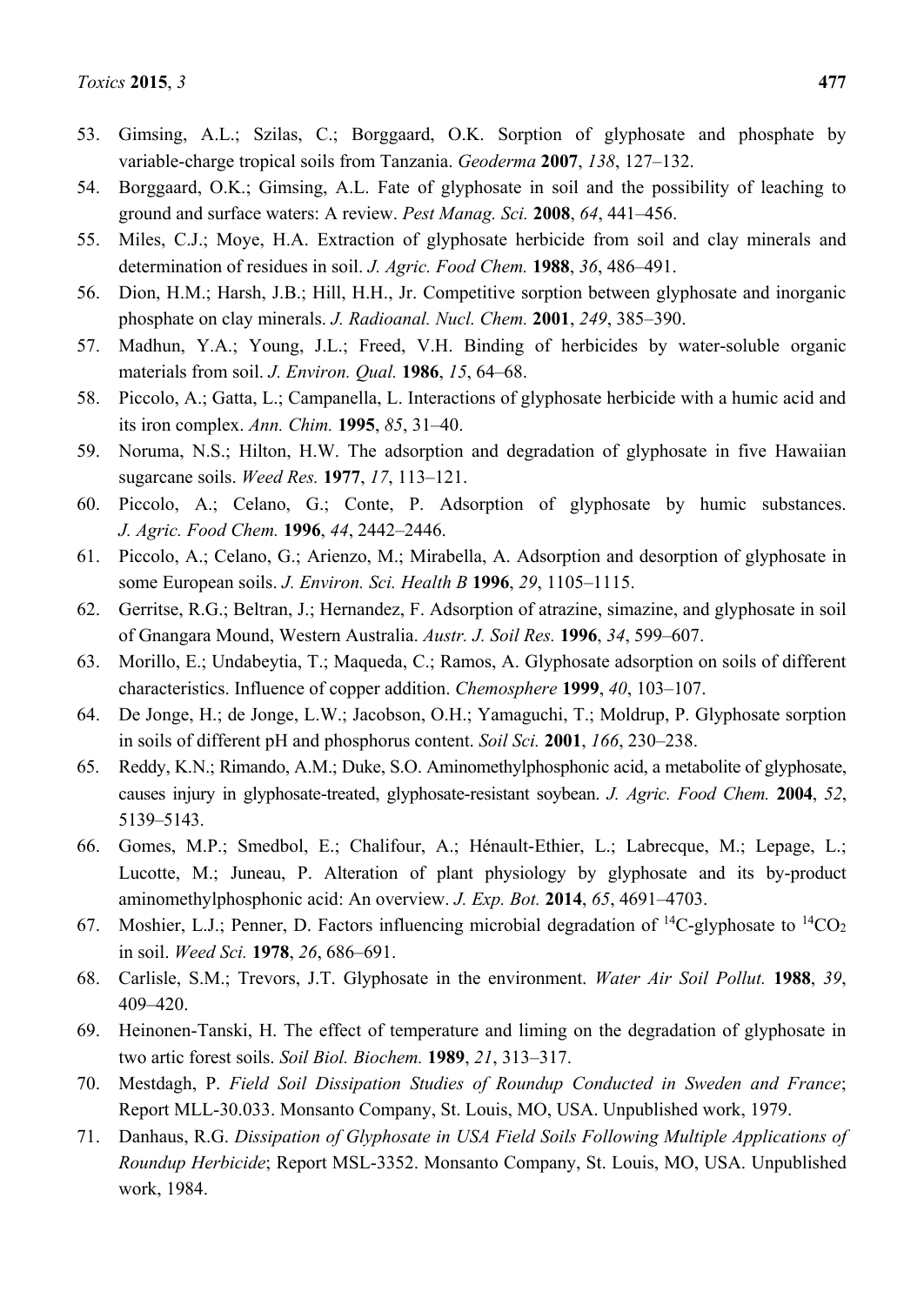- 72. Heinonen-Tanski, H.; Rosenburg, C.; Siltanen, H.; Kilpi, S.; Simojoki, P. The effect of annual use of pesticides on soil microorganisms, pesticide residues in the soil and barley yields. *Pestic. Sci.* **1985**, *16*, 341–348.
- 73. Ragab, M.T.H.; Abdel-Kader, M.K.H.; Stiles, D.A. Fate of glyphosate in sandy loam soil and analysis for residues in field-grown crops. *Proc. N. S. Inst. Sci.* **1985**, *35*, 67–70.
- 74. Oppenhuizen, M.E. *The Terrestrial Field Dissipation of Glyphosate: Final Report*; Report MSL-9238. Monsanto Company, St. Louis, MO, USA. Unpublished work, 1993.
- 75. Oppenhuizen, M.E.; Goure, W.F. *The Terrestrial Field Dissipation of Glyphosate in Canadian Soils*; Report MSL-12605. Monsanto Company, St. Louis, MO, USA. Unpublished work, 1993.
- 76. Thompson, D.G.; Pitt, D.G.; Buscarini, T.M.; Staznik, B.; Thomas, D.R. Comparative fate of glyphosate and triclopyr herbicides in the forest floor and mineral soul of an Acadian forest regeneration site. *Can. J. For. Res.* **2000**, *30*, 1808–1816.
- 77. Veiga, F.; Zapata, J.M.; Fernandez Marcos, M.L.; Alvarez, E. Dynamics of glyphosate and aminomethylphosphonic acid in forest soil in Galicia, north-west Spain. *Sci. Total Environ.* **2001**, *271*, 135–144.
- 78. Simonsen, L.; Fomsgaard, I.S.; Svensmark, B.; Spliid, N.H. Fate and availability of glyphosate and AMPA in agricultural soil. *J. Environ. Sci. Health B* **2008**, *43*, 365–375.
- 79. Technical Factsheet on Glyphosate. Available online: http://www.epa.gov/safewater/pdfs/ factsheets/soc/tech/glyphosa.pdf (accessed on 4 December 2014).
- 80. US Environmental Protection Agency. Occurrence estimation methodology and occurrence findings report for the six year review of existing national primary drinking water regulations. Office of Water EPA-815-R-03-006. US Environmental Protection Agency, Washington, DC, USA. Unpublished work, 2003.
- 81. Edwards, W.M.; Triplett, G.B.; Kramer, R.M. A watershed study of glyphosate transport in runoff. *J. Environ. Qual.* **1980**, *9*, 661–665.
- 82. Kjaer, J.; Ullum, M.; Olsen, P.; Helweg, A.; Mogensen, B.B.; Plauborg, F.; Grant, R.; Fomsgaard, I.S.; Brüsch, W. The Danish Pesticide Leaching Assessment Programme: Monitoring Results May 1999–June 2002. Available online: http://pesticidvarsling.dk/xpdf/vap-results-99-10.pdf (accessed on 4 December 2014).
- 83. Shipitalo, M.J.; Owens, L.B. Comparative losses of glyphosate and selected residual herbicides in surface runoff from conservation-tilled watersheds planted with corn or soybean. *J. Environ. Qual.* **2011**, *40*, 1281–1289.
- 84. Battaglin, W.A.; Kolpin, D.W.; Scribner, E.A.; Kuivila, K.M.; Sandstrom, M.W. Glyphosate, other herbicides, and transformation products in Midwestern streams. *J. Am. Water Resour. Assoc.* **2005**, *41*, 323–332.
- 85. Coupe, R.H.; Kalkhoff, S.J.; Capel, P.D.; Gregoire, C. Fate and transport of glyphosate and aminomethylphosphonic acid in surface waters of agricultural basins. *Pest Manag. Sci.* **2011**, *68*, 16–30.
- 86. Breeze, V.; Thomas, G.; Butler, R. Use of a model and toxicity data to predict the risks to some wild plant species from drift of four herbicides. *Ann. Appl. Bot.* **1992**, *121*, 669–677.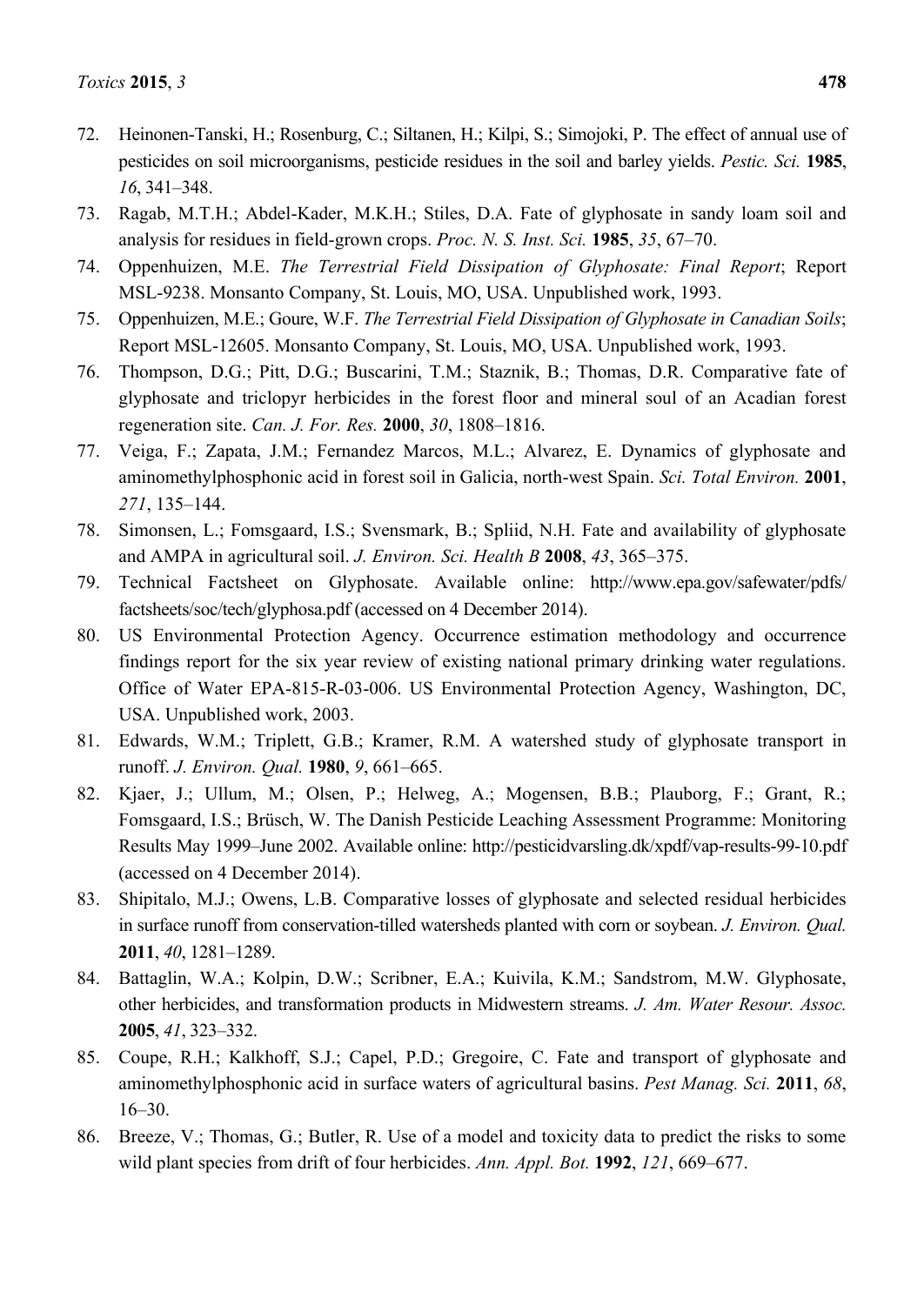- 87. Marrs, R.H.; Frost, A.J.; Plant, R.A.; Lunnis, P. Determination of buffer zones to protect seedlings of non-target plants from the effects of glyphosate spray drift. *Agric. Ecosyst. Environ.* **1993**, *45*, 283–293.
- 88. Kleijn, D.; Snoeijing, I.J. Field boundary vegetation and the effects of agrochemical drift: Botanical change caused by low levels of herbicide and fertilizer. *J. Appl. Ecol.* **1997**, *34*, 1413–1425.
- 89. De Snoo, G.R.; van der Poll, R.J. Effect of herbicide drift on adjacent boundary vegetation. *Agric. Ecosyst. Environ.* **1999**, *73*, 1–6.
- 90. Dixon, F.L.; Clay, D.V.; Willoughby, I. Susceptibility of woodland plants to herbicide drift. *Q. J. For.* **2002**, *96*, 32–36.
- 91. Hewitt, A.J.; Solomon, K.R.; Marshall, E.J.P. Spray droplet size, drift potential, and risks to nontarget organisms from aerially applied glyphosate for coca control in Colombia. *J. Toxicol. Environ. Health A* **2009**, *72*, 921–929.
- 92. Huang, Y.; Thomson, S.J.; Ortiz, B.V.; Reddy, K.N.; Ding, W.; Zablotowicz, R.M.; Bright, J.R. Airborne remote sensing assessment of the damage to cotton caused by spray drift from aerially applied glyphosate through spray deposition measurements. *Biosyst. Eng.* **2010**, *107*, 212–220.
- 93. Saunders, L.E.; Koontz, M.B.; Pezeshki, R. Root-zone glyphosate exposure adversely affects two ditch species. *Biology* **2013**, *2*, 1488–1496.
- 94. Saunders, L.E.; Pezeshki, R. Sublethal effects of environmentally relevant run-off concentrations of glyphosate in the root zone of *Ludwigia peploides* (creeping water primrose) and *Polygonum hydropiperoides* (smartweed). *Weed Biol. Manag.* **2014**, *14*, 242–250.
- *95.* Saunders, L.E.; Pezeshki, S. Morphological differences in response to physiological integration and spatial heterogeneity of root zone glyphosate exposure in connected ramets of *Lugwigia peploides* (creeping water primrose). *Water Air Soil Pollut.* **2015**, *226*, 171.
- 96. Moore, M.T.; Bennett, E.R.; Cooper, C.M.; Smith, S., Jr.; Shields, F.D., Jr.; Milam, C.D.; Farris, J.L. Transport and fate of atrazine and lambda-cyhalothrin in an agricultural drainage ditch in the Mississippi Delta, USA. *Agric. Ecosyst. Environ.* **2001**, *87*, 309–314.
- 97. Cooper, C.M.; Moore, M.T.; Bennett, E.R.; Smith, S., Jr.; Farris, J.L. Alternative environmental benefits of agricultural drainage ditches. *Verh. Int. Ver. Limnol.* **2002**, *28*, 1678–1682.
- 98. Cooper, C.M.; Moore, M.T.; Bennett, E.R.; Smith, S., Jr.; Farris, J.L.; Milam, C.D.; Shields, F.D., Jr. Innovative uses of vegetated drainage ditches for reducing agricultural runoff. *Water Sci. Technol.* **2004**, *49*, 117–123.
- 99. Bouldin, J.L.; Farris, J.L.; Moore, M.T.; Smith, S., Jr.; Stephens, W.W.; Cooper, C.M. Evaluated fate and effects of atrazine and lambda-cyhalothrin in vegetated and unvegetated microcosms. *Environ. Toxicol.* **2005**, *20*, 487–498.
- 100. Bouldin, J.L.; Farris, J.L.; Moore, M.T.; Smith, S., Jr.; Cooper, C.M. Hydroponic uptake of atrazine and lambda-cyhalothrin in *Juncus effusus* and *Ludwigia peploides*. *Chemosphere* **2006**, *65*, 1049–1057.
- 101. Krӧger, R.; Moore, M.T.; Farris, J.L.; Gopalan, M. Evidence for the use of low-grade weirs in drainage ditches to improve nutrient reductions from agriculture. *Water Air Soil Pollut.* **2011**, *221*, 223–234.